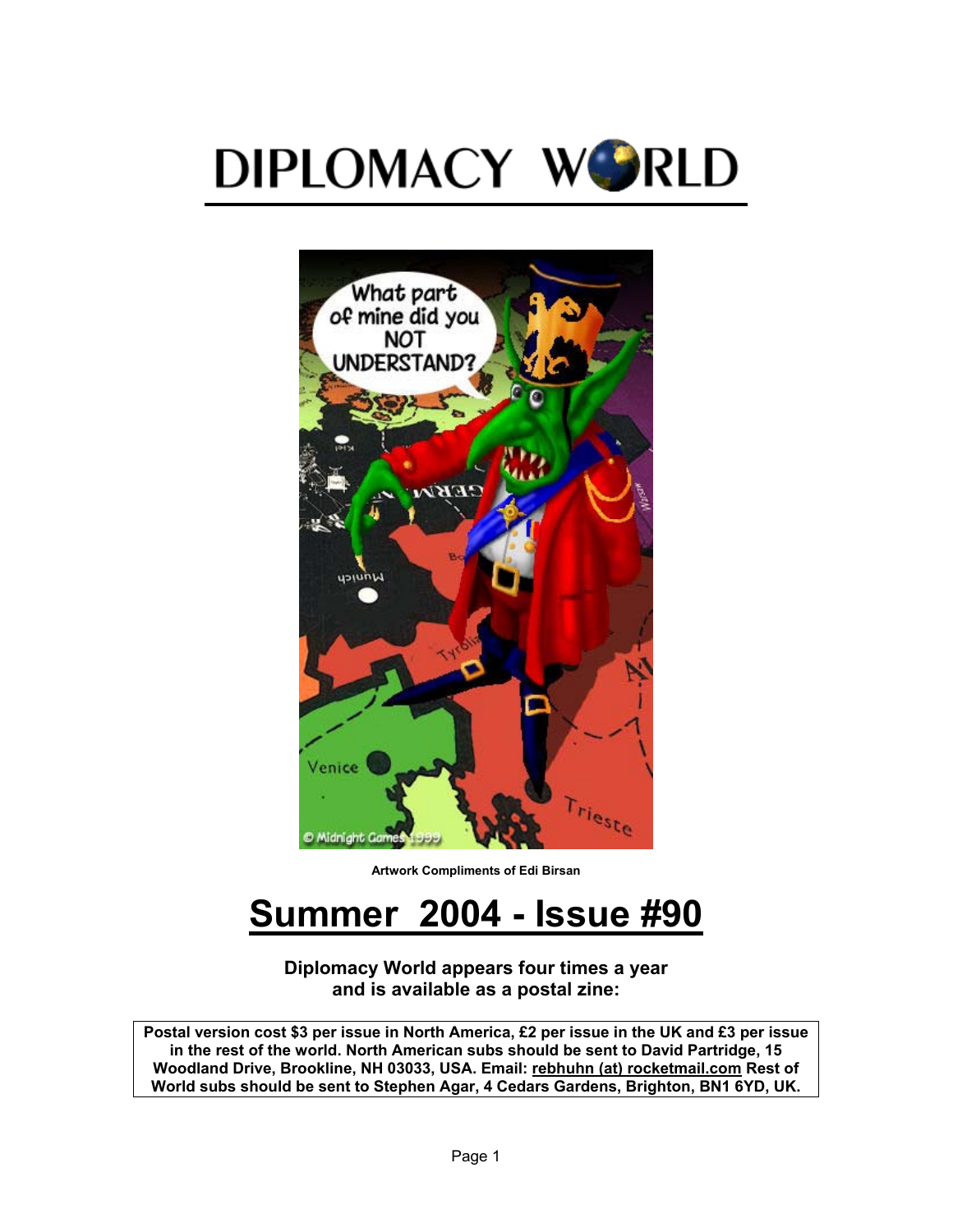### **Diplomacy World Credits**

#### **Editor Emeritus - Jim Burgess Publishing Editor - Tim Haffey Postal Publisher - David Partridge Webmaster - Stephen Agar Contributing Editor - Edi Birsan Contributing Editor - Tim Haffey Contributing Editor - Fred C. Davis, Jr.**

Diplomacy World is available free on the Internet, as a web zine or as a downloadable ebook. Go to [www.diplomacyworld.org](http://www.diplomacyworld.org/) to see web version. Contributions for the next issue (articles, convention reports, art, cartoons, jokes, or anything else related to the game of Diplomacy, should be sent to Jim Burgess [\(burgess@TheWorld.com\)](mailto:burgess@TheWorld.com) or Tim Haffey ([diplomacyworld@aol.com](mailto:diplomacyworld@aol.com)) by September 1, 2004

# *Table of Contents*

| <b>Editorial by Tim Haffey</b>                        | $\mathbf 2$ |
|-------------------------------------------------------|-------------|
| Ye Old Mail Bag                                       | 3           |
| Diplomacy Convention XXXVII Report by Tim Haffey      | 10          |
| Diplomacy World Demonstration Game 1901-1903 by Tim   | 15          |
| <b>Haffey</b>                                         |             |
| <b>Teaching Dip by Edi Birsan</b>                     | 23          |
| Escalation Diplomacy - for less than 7 players by Edi | 25          |
| <b>Birsan</b>                                         |             |
| Press in Diplomacy by Tim Haffey                      | 26          |
| <b>Face-to-Face Report</b>                            | 29          |

# **Editorial**

# **by Tim Haffey**

It has become apparent to me why there have been so many editors for Diplomacy World in the recent past and why so many have not really done a good job. First, it is a lonely job. There are a few old fellows who contribute but there does not seem to be any new ones. And, even the old ones are few and far between.

The point is that this zine, in both its postal and its website version, needs to have an active contribution from its readership. Just because thirteen other guys wrote an article about how Germany can win the game doesn't mean you can't write one. Come on guys and gals. I note we have a lot more women I the hobby now then when I started out. Now listen, if I can wrie an article, you can too. So, I want everyone to sit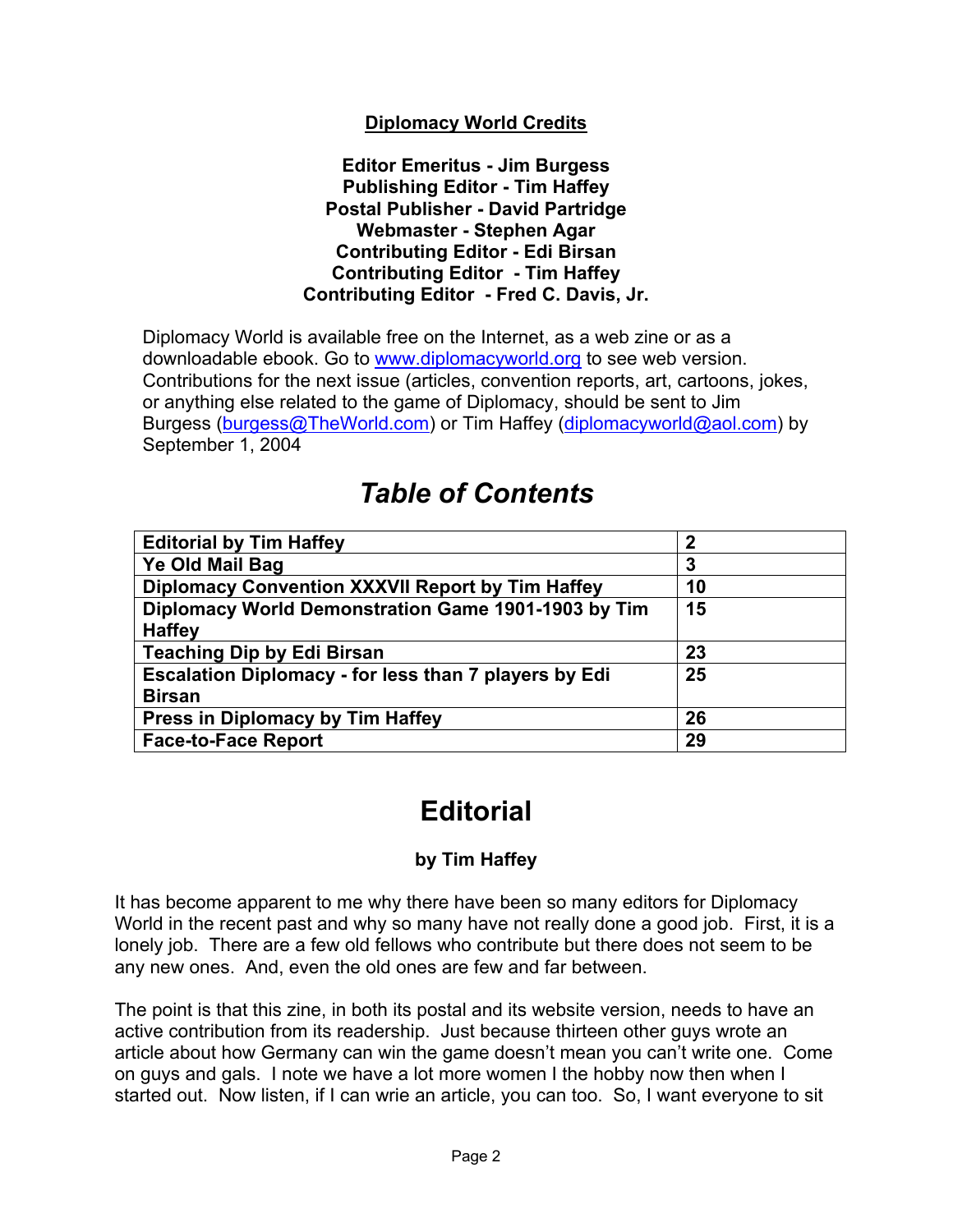down and write an article on some aspect of this great hobby of ours and send it to me. I'll print it, with your own personal byline.

Articles are good, but convention reports, game reviews, art work, cartoons, etc. Show me what you can do. It doesn't take that much effort. Work on it for a couple of months and then send it to me.

I fear, that if this current neglect continues, Diplomacy World will wither away, because I can not do it alone. Well enough crying for now. Hope to hear from someone soon.

# **Ye Olde Mail Bag**

### **Letter from Fred C Davis Jr.**

The Following is a letter from Fred C. Davis, Jr. which includes several ideas for *Diplomacy World*. I have decided to write this up as a special report by making notes to his comments within his letter. The Editor's comments will be prefaced with the words, Editor's Note: and will be italicized to separate my comments from Davis' comments. *((And the Associate Editor's Comments, Jim Burgess will be enclosed in double quotes like this))* In some instances I will be asking for comments from the readership on the comments as well. So, here we go.

Dear Jim and Tim:

My printed copy of DIPLOMACY WORLD #89 finally arrived here on Monday, June 21st. Called the "Spring 2004" issue, it actually arrived on the first day of Summer. I presume that most of the printed issues arrived about the same time. It's obvious that this issue was supposed to have arrived no later than April, since it devotes an inordinate amount of space to the 2004 DipCon, which was held in Portland, Oregon on April 23-25th. As a former publisher myself, I have no idea as to why the printed issue of D.W. took so long to arrive. the supposed deadline for material for the next issue is shown as "June 1, 2004." Perhaps in your next issue, you can show different dates for future issues, and maybe an apology for the lateness of #89.

*Editor's Note: First let me apologize right now for the lateness of the "Spring Issue". The copy, which I admit was in the rough, left my computer, via email, on March 1, 2004, Stephen and Jim complained that it had not been proofread well enough. I thought that was what they wanted to do. Then there was a big to do about format. I sent the first issue out in Windows Works, wps, txt and html (for the website) and they, Stephen primarily, was not happy with that. He wanted PDF. I don't have a PDF creator. We finally agreed on rtf format which he can easily convert to pdf and everyone was happy.* 

*In addition to the format issue and the proofreading issue, Stephen said he did*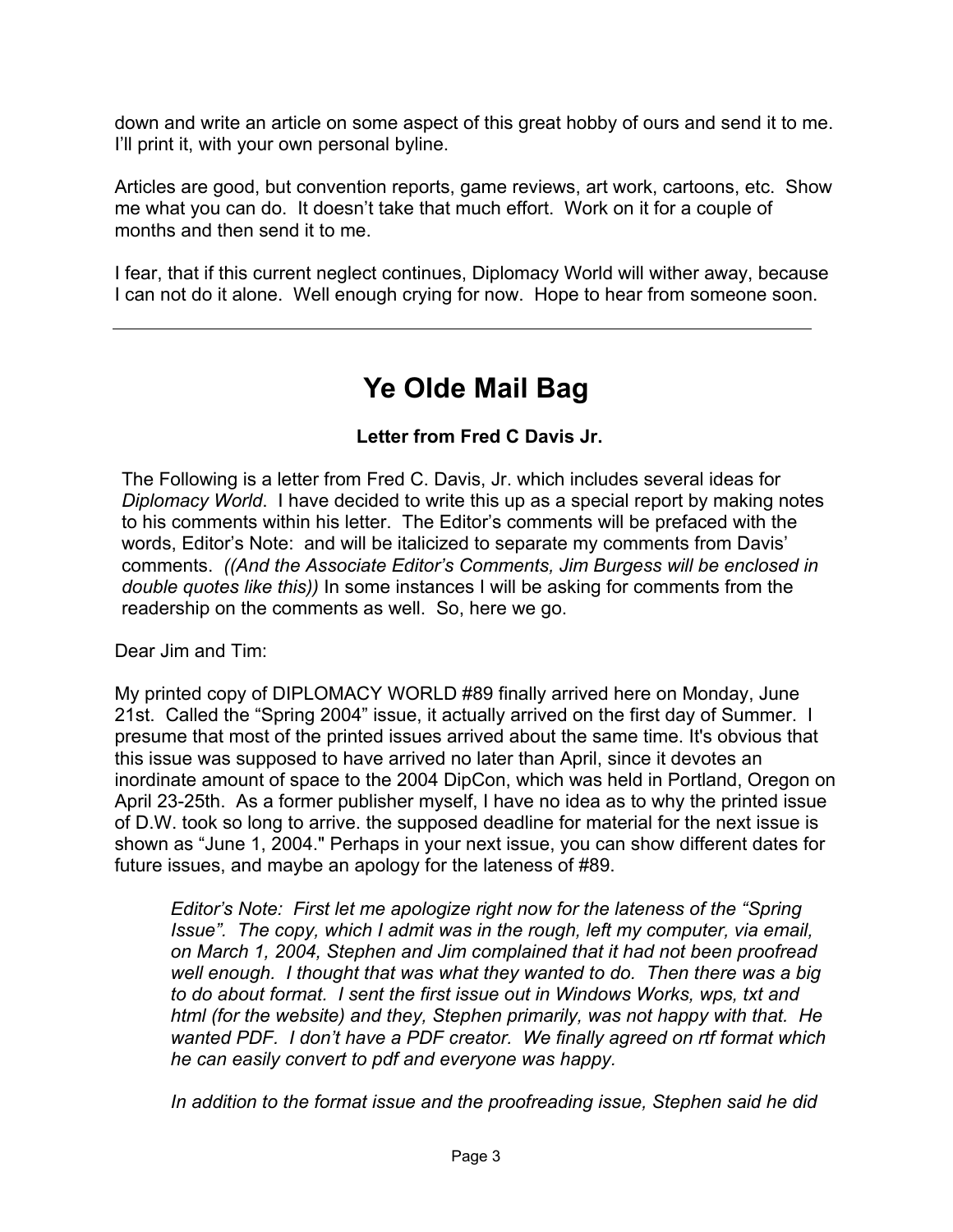*not have a lot of time to format the copy because he spent so much time on the train commuting to work. Something like two hours each way. Poor guy. I only have to commute from my bed to my computer in the next room. Truth be known, I do not know much about how the printed issue is handled. So, I don't know what happened with this side of the business. But, Fred, in all fairness to everyone involved, including me, Tim Haffey, we are all volunteers and do this in our spare time when we can find some. So, considering that the last issue, before the Spring 2004, issue was two years ago, I submit we did pretty well for starting up again. Much of the rough spots have been ironed out now and should not be a problem from now on. ((JB: Agreed, I am now doing the proofreading, though I also have a long commute, I'm not sure that issue with Stephen is all that relevant. David Partridge is still doing the postal mailouts, and he requires the PDF version that, as stated, we now all produce from the rtf. We're all happy to have Tim on board and working, and I like proofreading, so I think Fred's comments will not be necessary in the future)).*

This letter will consist of two parts. The first part will be a discussion of *D.W.* as a whole. The second part will be comments and corrections on my article on the new board game, "Imperialism" starting on Pg. 18, which I sent to you last February.

# Part I:

To start, it was a good idea to reprint the cover from the old Avalon Hill Diplomacy box for your cover, since virtually all readers will recognize this for what it is. Too bad this couldn't have been done by photocopy, as the electronic copy is not a very good one. Question? Isn't it strange that after all these years, no one has pointed out that the French and Turkish players are in the wrong place around the board? Perhaps the original was drawn this way so as not to have to shown a face for the Turk, but he belongs between Italy and Austria. And France belongs between England and Italy.

*Editor's Note: Perhaps the countries were arranged this way to discourage obvious alliances by not having them sit side by side.*

Personally. I never liked this cover. As I said somewhere over 10 years ago, if I had not known about Diplomacy, I would never have bought a copy based on this cover. To me, it looks stupid. Certainly not aimed at adult boardgamers. I much preferred the earlier covers, which gave some idea of what the game was about.

*Editor's Note: I do not know anything about how the cover from the printed issue was made so I really can't say anything about it, except to say I like the cover.* 

I hope there will be no problem with copyright violations in printing this cover without any reference to Avalon Hill or Hasbro. I know that both companies have been most generous in allowing us to reproduce maps and rules from their respective editions of the game, so I presume there won't be any problems here. But, perhaps, some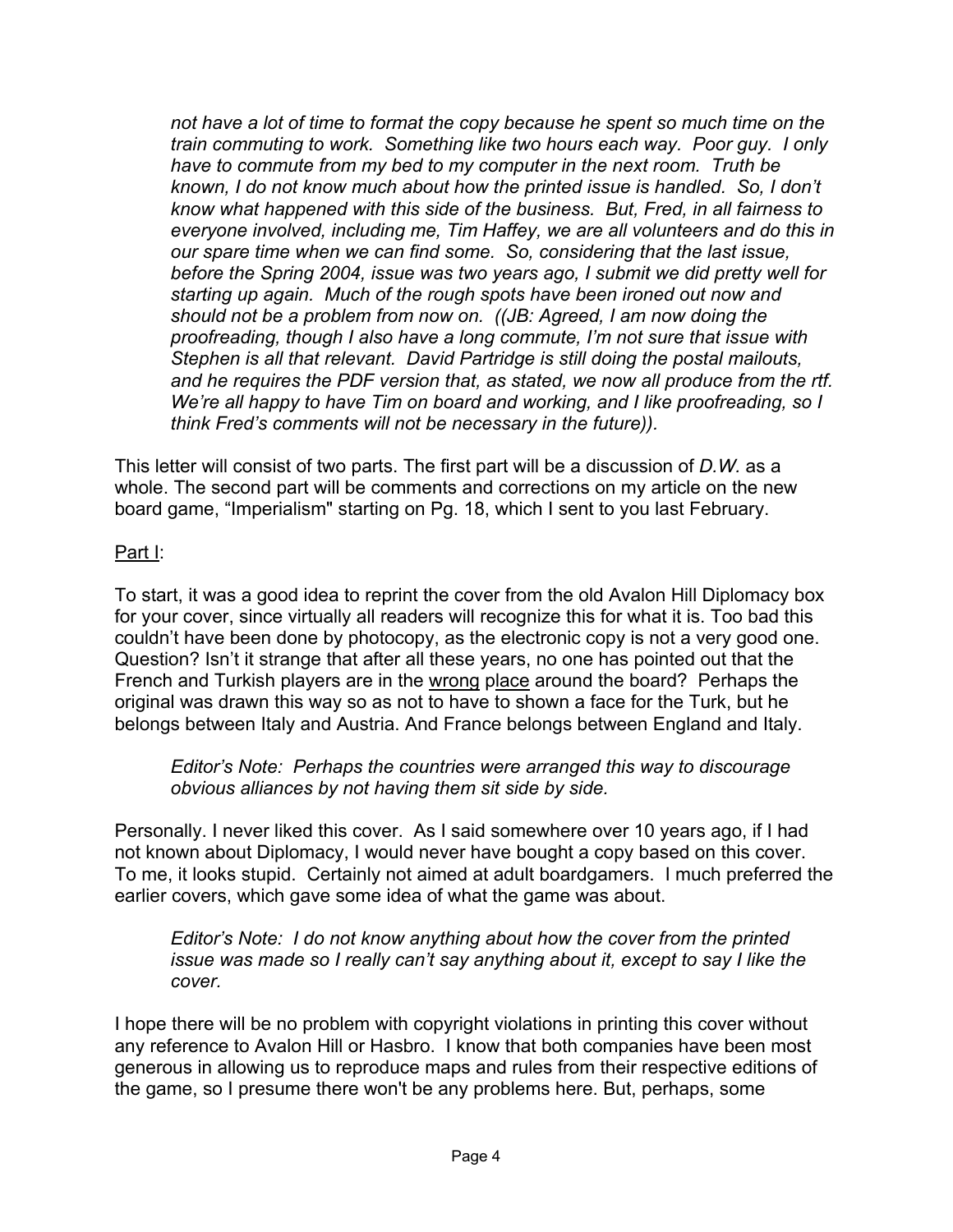comment could have been made inside for the benefit of novices that this was on the cover of one of the Avalon Hill editions of the game.

Next, I note that there is no mention of a forthcoming PlayersCon at the Hunt Valley Inn near Baltimore, Md. for this summer. As far as I know, there will be such a Con coming up at the end of July, although I haven't received any official notice of same yet. This is the event formerly called "AvalonCon," when A-H owned the copyright to Diplomacy and so many other board games, but was changed to "PlayersCon" about two years ago, after the games were sold to Hasbro. I understand that the effort to hold the Diplomacy Tournament and some other multi-player, multi-round games one week ahead of the main PlayersCon lst year was not successful. Not too many people showed up for those games, so this year I've been told that all of the game tournaments will be held at the same time. If you want, I'll try to contact the PlayersCon people for more information, but I'm sure this Tournament will be over before the next issue of *D.W.* appears.

*Editor's Note: I looked all over the internet and made a bunch of telephone*  calls/emails to find out about every DipCon I could. I never heard even a hint of *anything called PlayersCon. If I had, I would have included it. So, Fred, if you can find something out about it, let me know. But, you are right, it will be too late to make this edition and the next edition will be too late for the convention. ((JB: Tim is not as aware of the national (and international) FTF hobby as I am, but let me assure both of you that it will be covered, and covered extensively, in the future. Contingent on space and the final distribution schedule we may well be able to get that announcement to you in this issue, let's see how it looks when I get the final proofing done. BUT, both of you could help each other if we got our terms and Convention definitions straight. First off, the Hunt Valley Inn convention (known colloquially as "DonCon" after its organizer Don Greenwood) is not PlayersCon, but the World Boardgaming Championships. And the Diplomacy Convention, now organized by the PitKissers, is the Tempest in a Teapot. Moreover, it is not the end of July, but the first full weekend in August. Everyone have that all straight now? The FTF hobby is taking off, with conventions happening ALL the time, in ALL parts of the country, at ALL times of the year.)).* 

Here are a couple of suggestions for future issues of *D.W.* You may want to contact Phil Reynolds to see if he is planning to issue another copy of the ZINE REGISTER soon. I know he was ill for awhile, but he recently sent out messages to the effect that his own Zine, ISHKIBIBBLE, would be resuming shortly. So, he may be planning to issue ZINE REGISTER as well. His address: 2896 Oak St., Sarasota, Fl., 34237- 7344.

Editor's Note: I will send a letter to Phil and see what he is doing these days. ((JB: Phil is NOT doing this, but stay tuned, as ZR rebirth is imminent.))

You may also want to see if anyone wants to prepare a new Hobby Census. The ones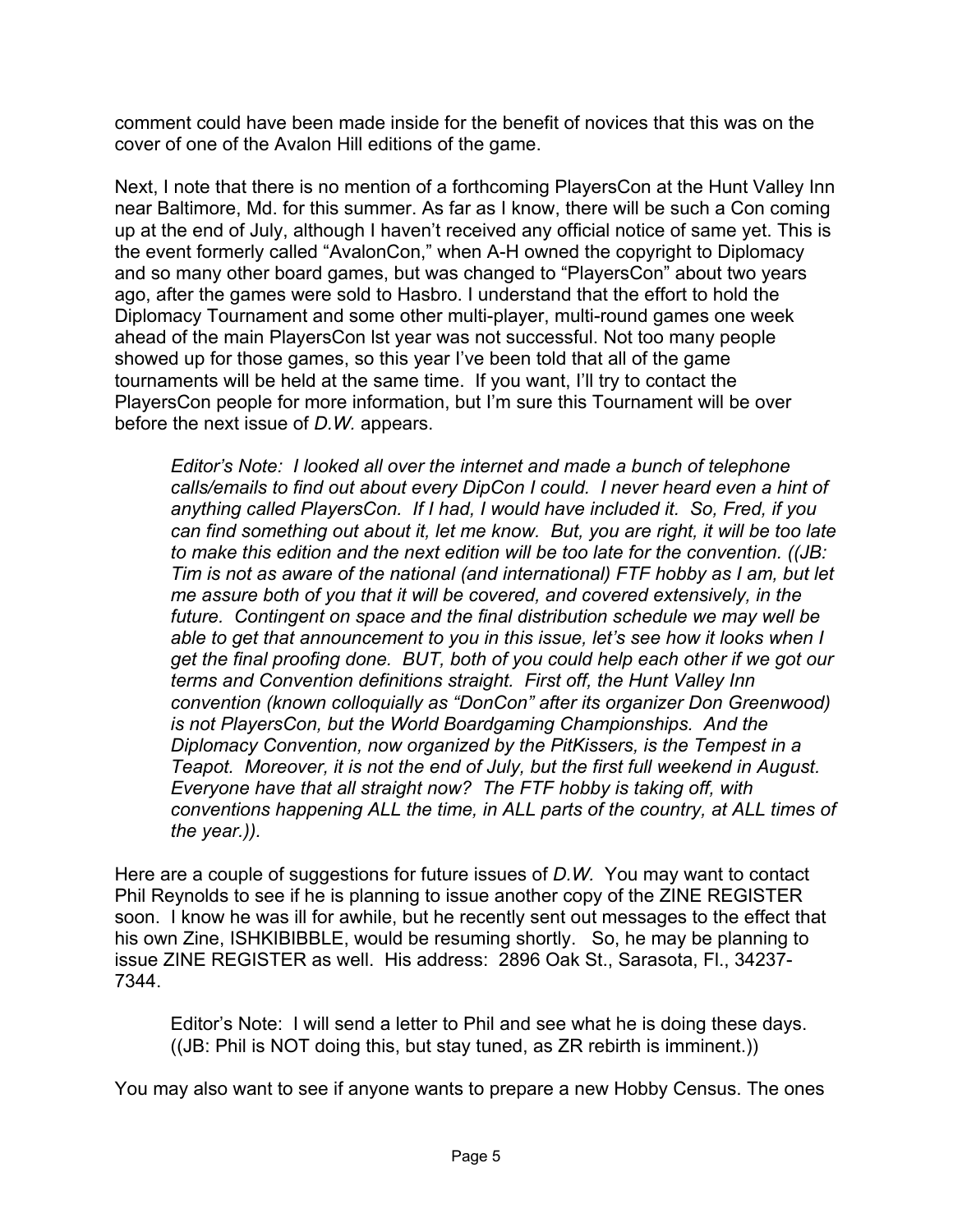on file are very old. Any new Census should include both postal and electronic players. I know that somebody was going to prepare a new Census a couple of years ago, but efforts ended due to lack of enthusiasm from the hobby. A call for such an effort in the pages of *D.W.* might help.

*Editor's Note: Well, guys? Is anyone interested in doing a census of the Diplomacy Hobby? Fred, if you will send me a copy of one of the old census forms, I will update it and see if we can get some response ourselves. Can you send me one? Can anyone send me one. Email to [diplomacyworld@aol.com](mailto:diplomacyworld@aol.com) or mail to Tim Haffey, 810 53rd Ave., Oakland, CA. 94601. ((JB: I would recommend talking to Tom Howell as well (Boardman and Miller Custodian) since I think he's very close to an announcement about a Census as well, for both games and people. I know I can be busy and slow to respond sometimes, but I usually hear about all that is going on, so ask me…))* 

Also, you did not show my request that my backup of the former North American Variant Bank was still in existence. While the original NAVB and the UKVB were merged two years ago under the aegis of Stephen Agar, I wrote to Jim Burgess to advise that I still maintained a file of about 200 Dip variants, including all of my own designs, and that a catalog of what I have on file was available. I felt that some people would not want to write to England for copies of variants, so they could obtain them from me. Or, at least, look at my Catalog to see what I have in stock. Copies of this Catalog are available for \$1.00. Please put an entry to that effect into the next issue of *DW*.

*Editor's Note: Consider it done. ((JB: Sorry about that, I did get Fred's note, but I know I'm not as quick as I should be about these sorts of responses. Recall that is why we believe that Tim Haffey will be a more effective editor.))* 

I'd also like to know whether copies of *DW* #89 have been sent to Hasbro and Eagle Games. As the author of the review on Eagle Games' "Imperialism" game, I felt that they should receive a copy of my Review, but I did not send them one. If you have not done so, I'll make a photocopy of my article and send it to them.

*Editor's Note: Personally, I do not know if a copy of DW was sent to Eagle Games or Hasbro. You would have to check with David. Check the credits for his email address. ((JB: I would suggest that Fred still might want to send a photocopy of the review to Eagle Games himself, so that they know he wrote it and have his contact information. Hasbro is difficult to communicate with about Diplomacy these days. It is regrettable, but true since their effort with the Microprose deal failed.))*

Re: Subs to D.W. I know that a previous Editor of *D.W.* said that I'd receive a lifetime sub to the sine with no further charges. However, I would like to assist in the financial success of D.W., so I'll include a check for \$12.00 with this letter, in the copy going to Jim Burgess. If you want to classify this as a "sub," you may forward it to David Partridge. I hope that copies of *D.W.* were sent to some of the former subbers to *D.W.*,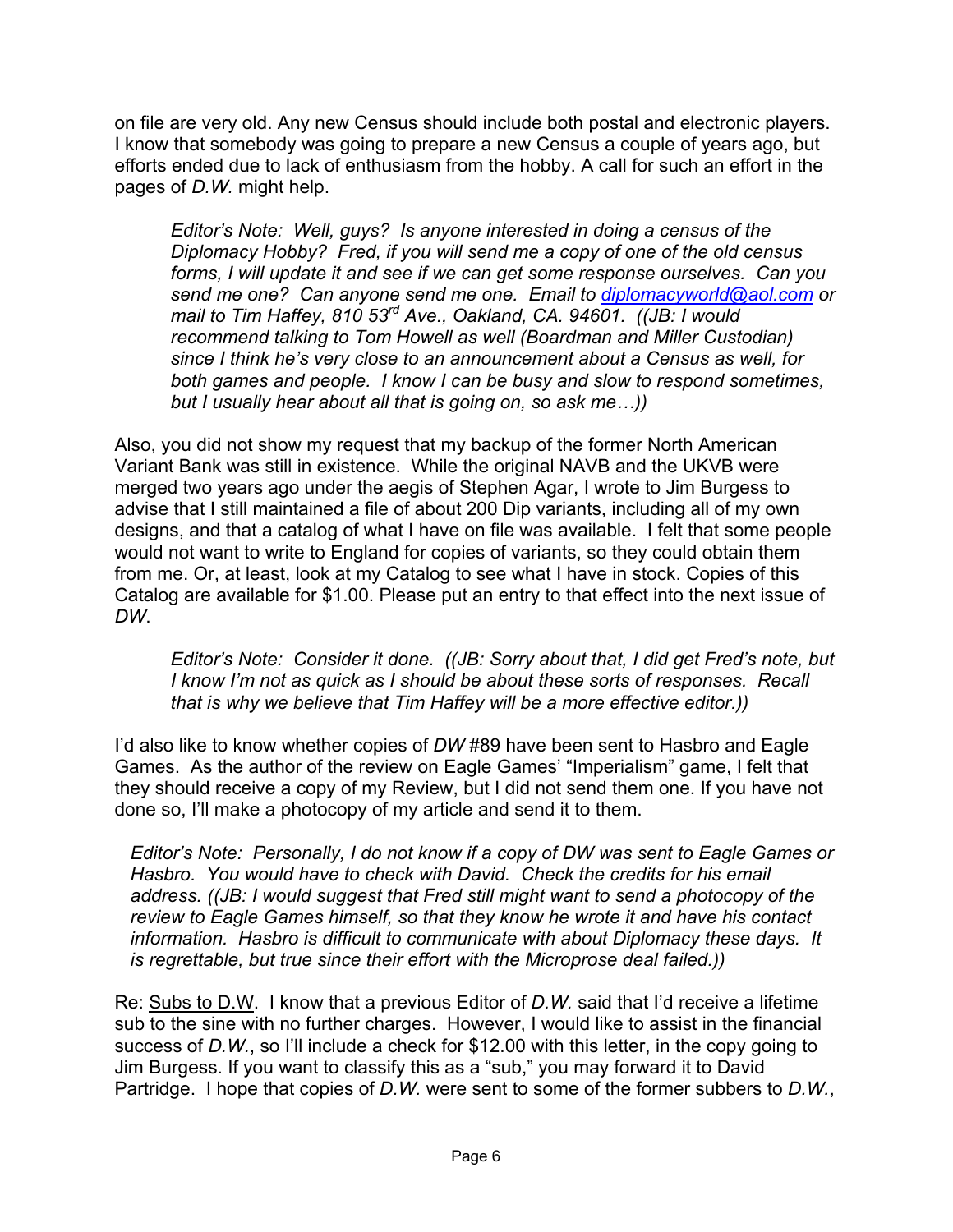and I hope this results in a lot of readers renewing their subs. Perhaps you can comment on this subject in a future issue.

*Editor's Note: How about that Jim and David? Do you think that is a do-able thing and is it a good idea? Let us know. ((JB: Thank you for your sub/donation, we will consult on this and I will continue to publicize D.W. in my szine TAP.)) Editor's Note concluded* 

Part II: "Imperialism" game, starting with Pg. 18:

Typographical errors first. Perhaps you can correct some master copies, and I've corrected my own personal copies for the files.

Page 19, line 4: "Imperialism" misspelled. 7th para, line 2: "ought" misspelled. Page 20, 2nd para., line 7: Add "s" to player, drop comma.

Page 21, 7th para, last line: "they" misspelled.

Page 22, Addenda: Ireland not shown in Europe column; *"9"* missing from Islam column.

Page *23: "*Board I*"* is not underscored. Add "South Indian Ocean" & "Roaring 40's" to Board IL

Page 24: "Timor Sea" and "Corel Sea" misspelled. Part of Cape of Good Hope"should also be up there, below East Indian Ocean. Additional correction to Page 24: Delete "South Indian Ocean" & "Roaring 40's" from Board III list of sea spaces. Move "(Part of Cape of Good Hope sea space touches S. Indian Ocean" up to below East Indian Ocean parenthetical line.)

I also note that you did not include the comments on how to use the Stock Market Tables to determine dice throws. This was sent to you after the main article, when I came across it by accident when looking for something else. You may want to add this to the next issue, if anyone is interested in this game. Perhaps it never got associated with the main article.

*Editor's Note: I did not see the comments on the Stock Market thing. Send it to me again, directly, and I will do a separate article on it, maybe. ((JB: I'm sorry about the missing Stock Market Table, which might well have been my oversight, and to the extent that we didn't proofread the review closely enough. This issue should be much better on the proofreading front, and if any errors remain, they are entirely my fault as I was the last pair of eyes on it. Since the Postal issues already have gone in the mail, I think we will meet our obligations by publishing this errata note, rather than trying to go back and correct the original. Apologies again for the errors from me and Tim as a lesson for the future. Let me say in general about the Stock Market, the Wall Street Journal, and other similar randomization ideas, that they can work well, but one must be careful to be absolutely precise about what table or number one is looking at and how the methodology to produce the appropriate die roll will be used. The general idea with all of these methods is that you take a number, published on a*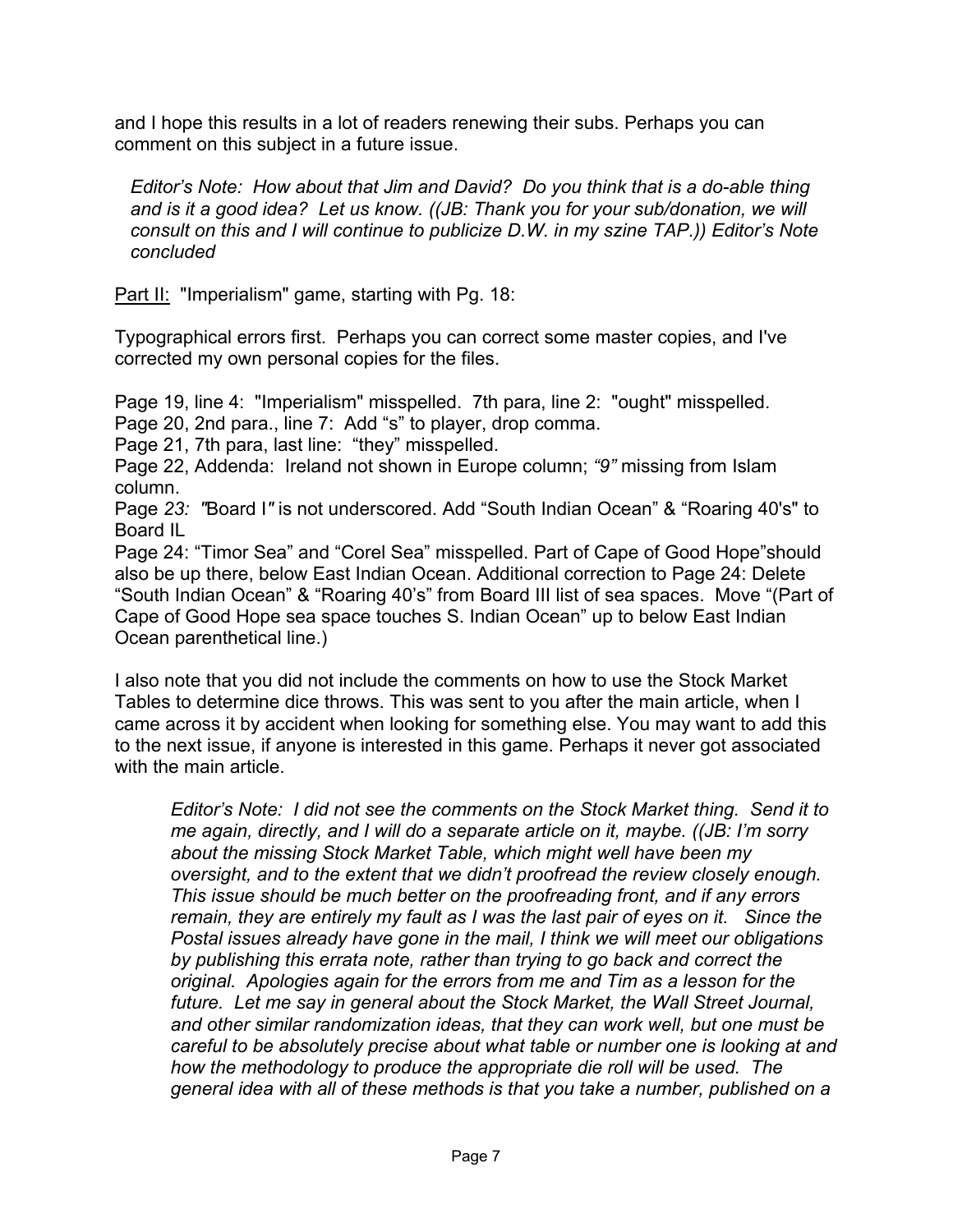*particular day, and use the decimal numbers, e.g. a number is 2375.42, you take the 42 as a good percentile die roll; and then adjust to whatever actual range of random numbers you want. This allows people to know right away, as of the scheduled date, what the die roll was. And then sometimes they can figure out the implication themselves.))* 

Further comments on the possibility of having a Conference map, and on the naming of Sea spaces:

Do you think anyone might want to draw up a Conference map for this game, as I suggested at the end of this article. If anyone volunteers to do so, please give me his name & address, and, ask him to send me a copy. If no one offers to do so, I'd try to make up a copy, but I'm not a good artist.

*Editor's Note: Aw, go ahead Fred, you can do as well as any of us. And send me a copy.*

If a copy of this is to be sent to Eagle Games, we may want to ask them whether anyone on their staff has drawn such a Conference map. No need to re-invent the wheel if someone else has already done so. If they have not done so, and we do prepare such a map, we ought to send a copy to Eagle Games.

I wonder how they will react to the proposed names for the sea spaces. If you receive any correspondence from them on this matter, please send me a copy. I note my address is not shown in the "Imperialism" article.

*Editor's Note: You did not say you wanted it shown and I did not take the liberty to do so. However, please note, it is shown in this letter. ((JB: This is another reason why I think it would be best if Fred sent the review to Eagle Games himself, with all the errata corrected, and a note that it was published in DW #89 with errata corrections in DW #90. At the same time, he can consult with them on a Conference Map. I'm not sure how they would feel about it on copyright or other grounds. I will certainly pass any correspondence or information I see from the Internet or in a letter on to Fred and to you Tim, straightaway. I thank you again Fred for your efforts.)) Editor's Note concluded* 

It was nice to hear from Mark Berch again after all these years. I must drop him a line.

Sorry for the length of this letter. I wish all of you the best of luck in the resumption of *D.W.* 

### **Longevity in Diplomacy**

Subject: Longest time until a home center falls? Date: 5/19/04 1:15:32 PM Pacific Daylight From: mark staloff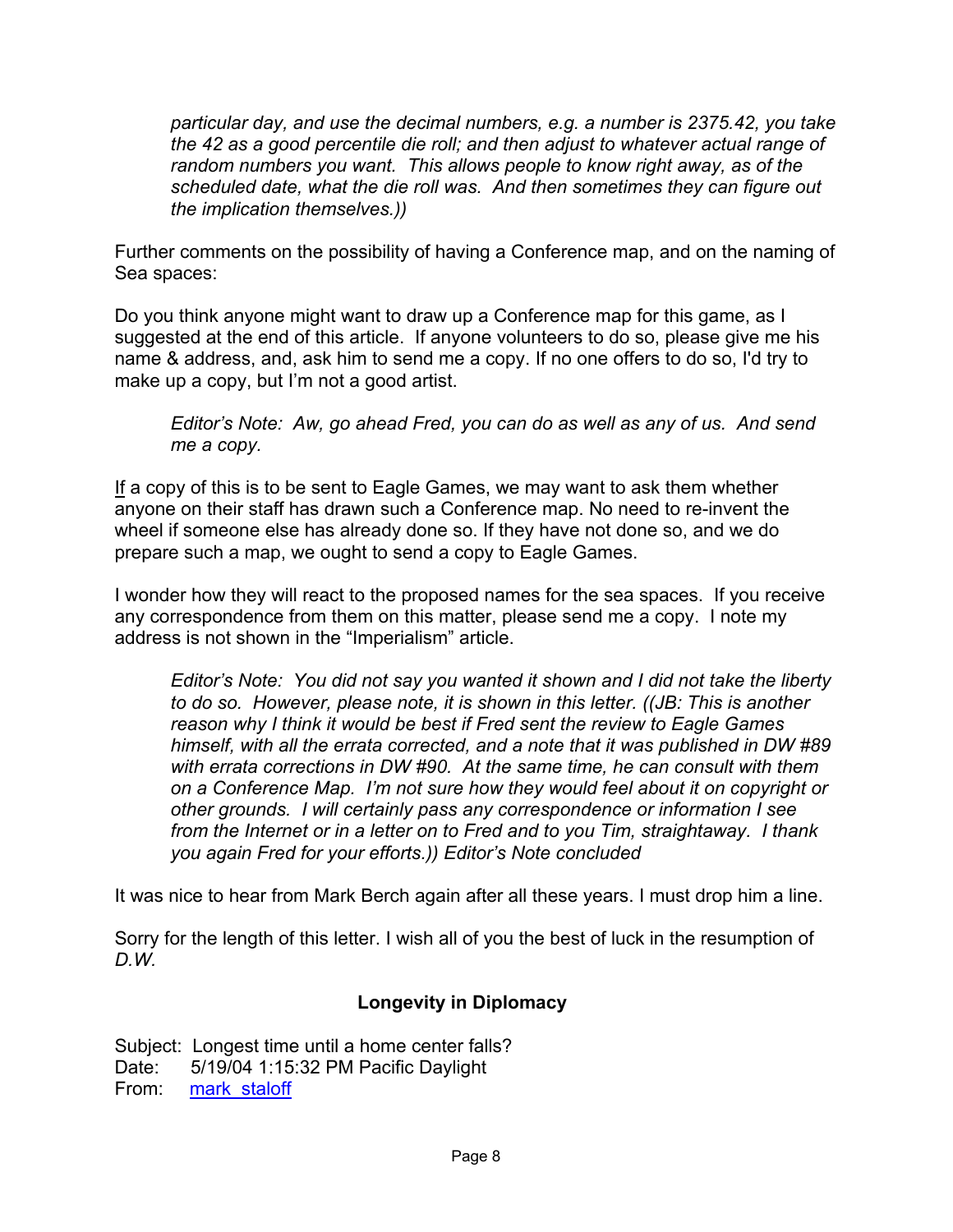I'm playing an online game where no one lost a home center until Fall 1905. That seems extraordinarily long to me--and it's been an extraordinarily frustrating, if educational, game--but I would like to match up my own experience against everyone else's experience. How far to one end of the bell curve would Fall 1905 fall?

Subject: Longest time until a home center falls? Date: 5/19/04 1:21:19 PM Pacific Daylight Time From: shelden

Hmm. I know I was in an FtF game with 7 players left in 1912, but I don't know if everyone had all their home centers...

Subject: Longest time until a home center falls? Date: 5/19/04 1:34:26 PM Pacific Daylight Time From: melissa\_nicholson

Don't know about home supply centers but I did see a f2f game at a tournament once where Serbia didn't fall to ANYONE until 1908. Surely that's got to be some sort of record. I think there was some sort of eastern triple that maintained Serbia as a DMZ right from 1901.

Subject: Longest time until a home center falls? Date: 5/19/04 1:45:56 PM Pacific Daylight Time From: buffalo

In tournament games I have seen Tunis and Belgium not fall til 05', Sweden and Greece til 07'

Subject: Longest time until a home center falls? Date: 5/20/04 6:58:50 AM Pacific Daylight Time From: dmaletsky

It seems unusual, I think, on account of how much early, strong alliance play we usually experience in games. My personal belief (predilection?) is that the situation you describe is (at least potentially) reflective of excellent play by all players involved.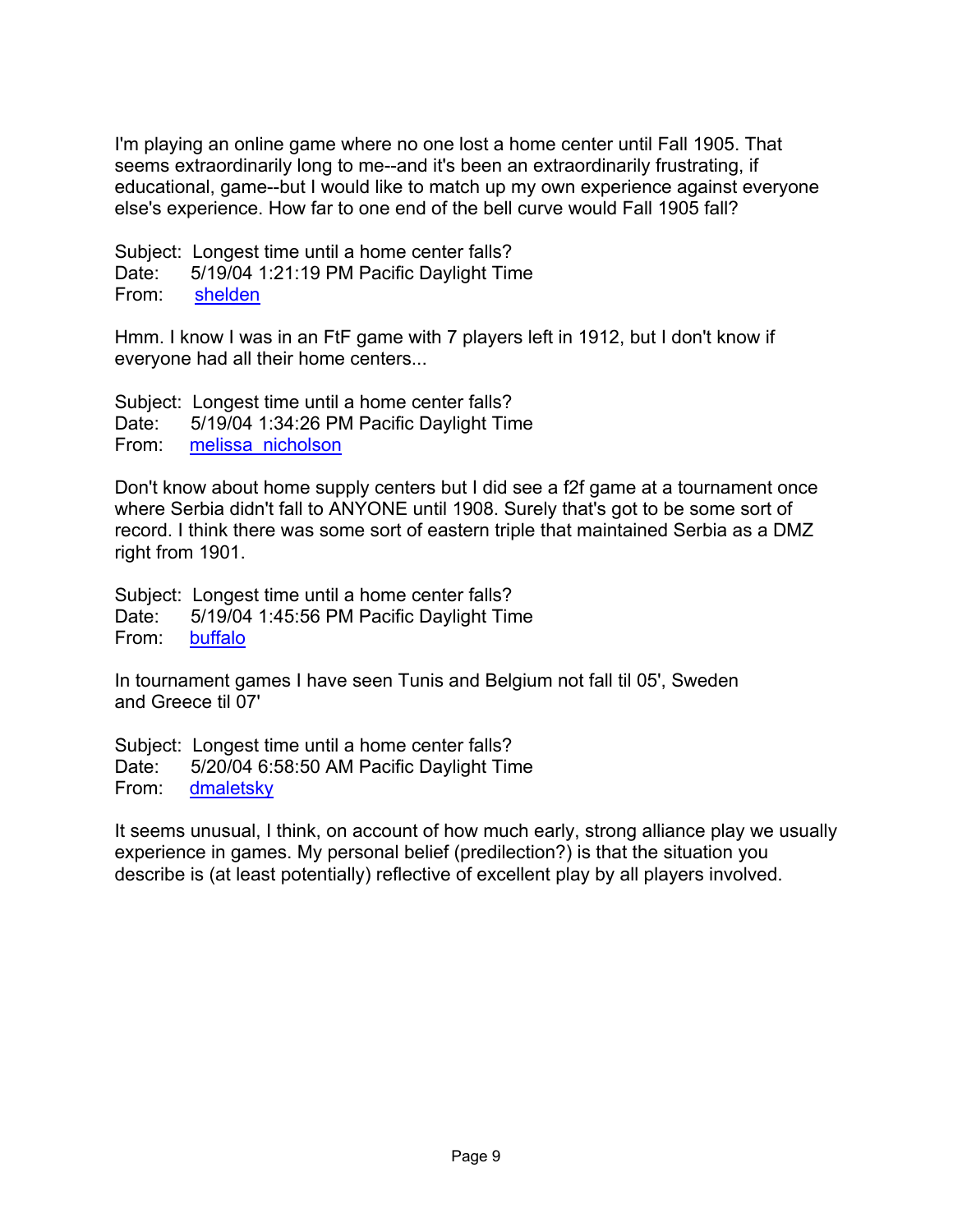# **Diplomacy Convention (DIPCON) XXXVII Report**

For those of you who do not know, although I don't know what readers of *Diplomacy World* would not know, the DIPCON XXXVII was held on April 23-25 in Portland, Oregon at the Double Tree Hotel in Lloyd Center. The Tournament was put on by the Piggy Back Society for Northwest Diplomacy. The Tournament was very well organized and managed. My compliments to Matt Shields, Kevin Kacmarynski, and their Piggy Back Crew, they did a magnificent job.

I don't fly if I can help it, so I took the train to Portland from Oakland, California. We left an hour late and arrived two hours late. But, Matt was there to pick me up and delivered me right to the lobby desk of the Double Tree Hotel. They even had my reservation on file. Will wonders never cease?

I arrived on Thursday, April 22 just to make sure I arrived in time. Buz Eddy held a poker game that started around 8 o'clock in the evening so I joined in that and had a good time. Lost eight bucks but I enjoyed myself anyway. Andy Bartalone, Mike Noble and some others who came and went including several Canadians, played in the game. All good Poker players. We played Texas Hold 'em and the game came to an end at around midnight as I remember.

The next day I was up bright but, not so early. I got up about 9:00 AM. Showered and shaved and everything and went down and had breakfast in the hotel restaurant. Just had eggs, potatoes and toast with a glass of milk. \$10.00 with tip. Well, everything was cooked just right. That's worth it right there.

I had forgotten my tape recorder which I use to take notes since I can not see well enough to take written notes. So, I had to buy a new one. I got a cab that was sitting by the hotel and asked him if he knew where a Radio Shack was in the area. He said he did and he took me there. He was an extremely nice guy named Hans. I told him my problem and he took me to the nearest Radio Shack, went into the store with me and explained what I needed to the clerk and they put batteries in it and a tape and got it all set for me to use. I paid about \$40.00 for it including the tape and batteries. Then, Hans took me back to the hotel. Talk about a great guy. They should have such cab drivers in Oakland. I gave him a \$5.00 tip.

The Tournament started at 5:30 PM. I believe a total of 52 people actually showed up. Tables and countries were assigned. I was on table seven and played Austria. Yeah, won't you know? Well, I talked to Italy, played by Andy (Buffalo) Bartalone, and convinced him that an Austrian/Italian alliance was necessary because it appeared that the Turk and the Russia were allied. But, he stabbed me in Fall 01. So, I spent the rest of the game helping Turkey take out Italy while Russia ate me up from the rear. But, Italy and Austria both were eliminated on the same turn. Andy admitted he made a mistake. Justice served again.

Before we started the second round of games, Piggyback Society had a meeting to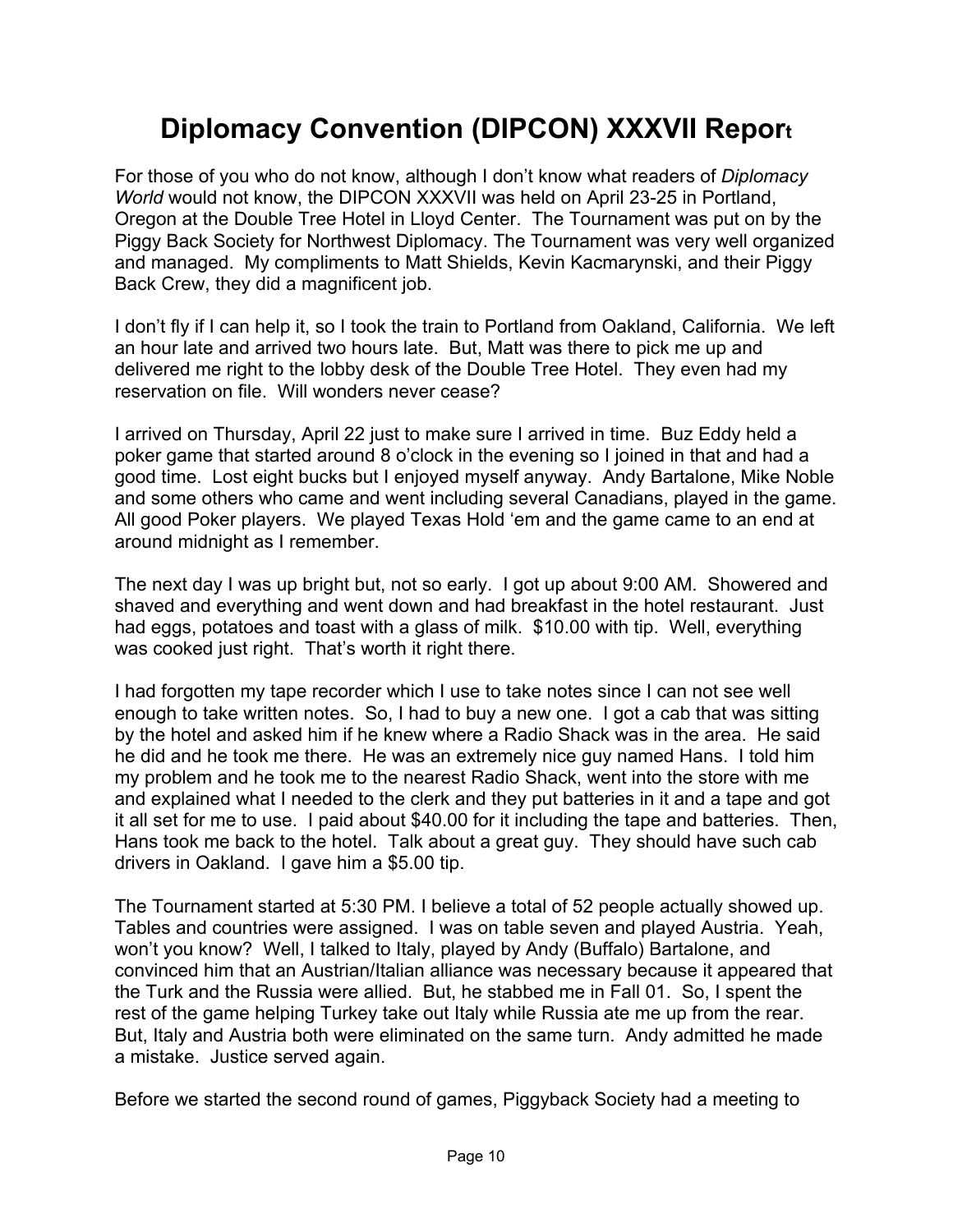determine where the next DipCon would be held. There were two proposals. Someone from PrezCon, (I did not get his name) made a presentation to have DipCon XXXVIII at PrezCon in Virginia. Larry Peery made a presentation to hold the DipCon on a Carnival Sea Cruise out of Galveston. Texas. The Sea Cruise won. Hey, I voted for Prezcon.

The second round I played England and thought I might have a good chance of getting somewhere. However, I allied, tried to ally I should say, with Germany who promptly stabbed me. What is this with everyone stabbing me straight away? I spent the rest of the time trying to ally with France but he just kept ignoring anything I said and kept on attacking me, so I did my best to keep Germany from growing. Eventually, Austria and Turkey gained a lead in the east and France, Germany and England forced a five way draw. There were several four or five way draws because of the scoring system. The system was supposed to encourage you to win, but, in fact, encouraged people to get the high center count up around 8 or 9 and then negotiate a draw.

In game three later on Saturday, I was Russia. I attempted to ally with Turkey, (Missie Bird) but she stabbed. And, then when I tried to ally with Italy (JT Fest) he stabbed me too. Italy got the lead in units and immediately asked for a draw. I refused to vote for the draw so he and Missie eliminated me. And then they took their draw.

On Sunday, they had the top board. The other players could play another game while the top board was playing, if they wanted a chance to improve their scores. I did not play. I wanted to observe the top game. The top board had the following lineup.

Austria - Edi Birsan England - Doug Moore France - Chris Martin Germany - JT Fest Italy - Adam Silverman Russia - Nick Benedict Turkey - Ken LeMere

Before the spring 01 moves were announced, I had a little interview with Larry Peery from San Diego.

LP: I have known Edi for some 40 years. I have played with Ken LeMere, he is good.

- TH: Silverman is good too.
- LP: Yeah, they are all good.
- TH: Or, they wouldn't be on the top board.
- LP: Well, sometimes you can sneak on there.

LP: Let's see, three locals, four outsiders, two Californians. So, I don't think it's a slam dunk for anybody. It depends on how seriously Edi plays.

TH: I don't know if Austria is a serious country or what…probably not.

- LP: I'll go out on a limb and say I think Turkey is going to win.
- TH: Well, I'll tell you what, that JT Fest guy is an intense player.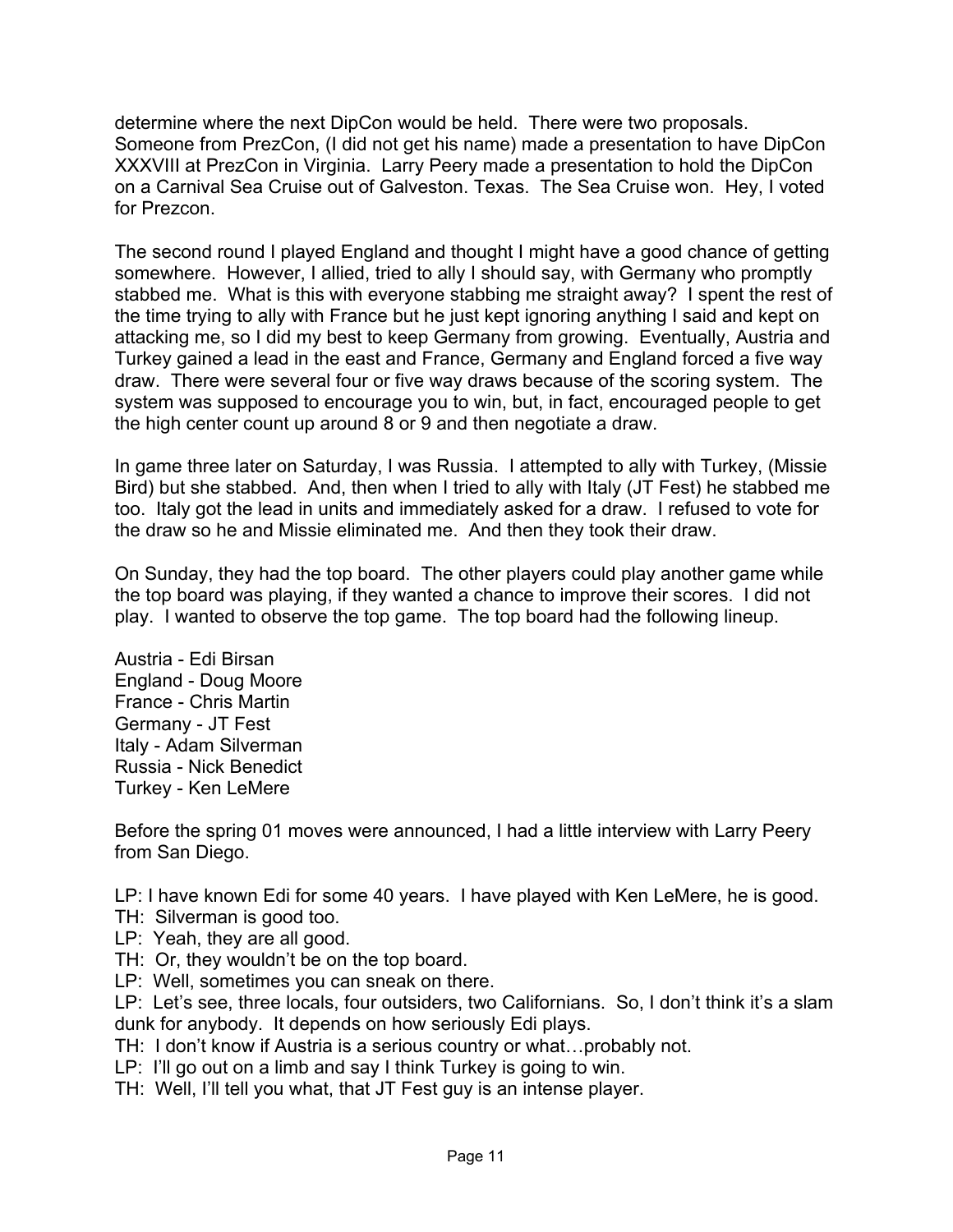LP: Oh yes, yes.

TH: You know what he did in the game last night.

(Note: JT Fest played Italy in a game where I was Russia and Peery was Austria and Fest ran both of us out of the game. Well, he ran me out and reduced Peery's Austria to one center)

LP: Yeah, yeah. He wanted to be on this one.

TH: Yeah, well he made it. I don't know about Germany, we will see what happens here. Thank you.

Well, in Spring 1901 it looks like England and France bounced over the English Channel and Turkey and Russia bounced over the Black Sea. Galicia is open, neither Russia nor Austria moved there. Austria's moves are pretty normal, Italy's moves pretty normal. Nothing really outstanding. France did support itself into Bur which is always an interesting move to see. Russia does seem to be concentrating on he Southern front. We will just have to wait and see what happens.

Well. I thought I had recorded the moves for Fall 01 and up to the Fall 0f 1903 but they were not on my recorder. Interestingly enough it picks up with another review by Larry Peery and myself. I believe this was after the Fall 1903 moves were completed. This is that review.

TH: Well, Larry Peery, what is going on here?

LP: Well, I don't know.

TR: Obviously there is no alliance between Russia and Turkey.

LP: Yeah, that kind of went up in smoke didn't it?

TH: Yeah, well, they haven't given Austria the boot yet but I expect they will.

LP: Well, he still has one. As long as he has one, he can be a pain to someone, and he will be.

TH: Oh yeah, yeah.

LP: Russia is up to seven, he's doing good.

TH: He's got someone in Sev, unless he can kick him out of there.

LP: Well, he has three armies and a fleet.

At this point JT Fest who was playing Germany walked up to the table and I asked him TH: So, how is Germany doing over there?

JT: Well, you know, it's not bad. I've got to deal with France and …

TH: It looks like he is going to be a player.

TH to LP: Well, it looks like he (Germany) is going to be a player. France too, for that matter. England…

LP: Well, England has a problem now, he's got a Fleet in the North and a Fleet in Belgium surrounded by all the Germans, probably not going to be long for the world.

TH: Yeah, and I can tell you for one thing, Germany is not going to let him stay there. LP: Yeah.

LP: For the first two years they moved, you know, they came out. Yeah, especially in the Balkans there.

LP: I haven't seen anything that I consider a really bad mistake.

TH: Nope. Except, drawing Austria, that may have been a mistake.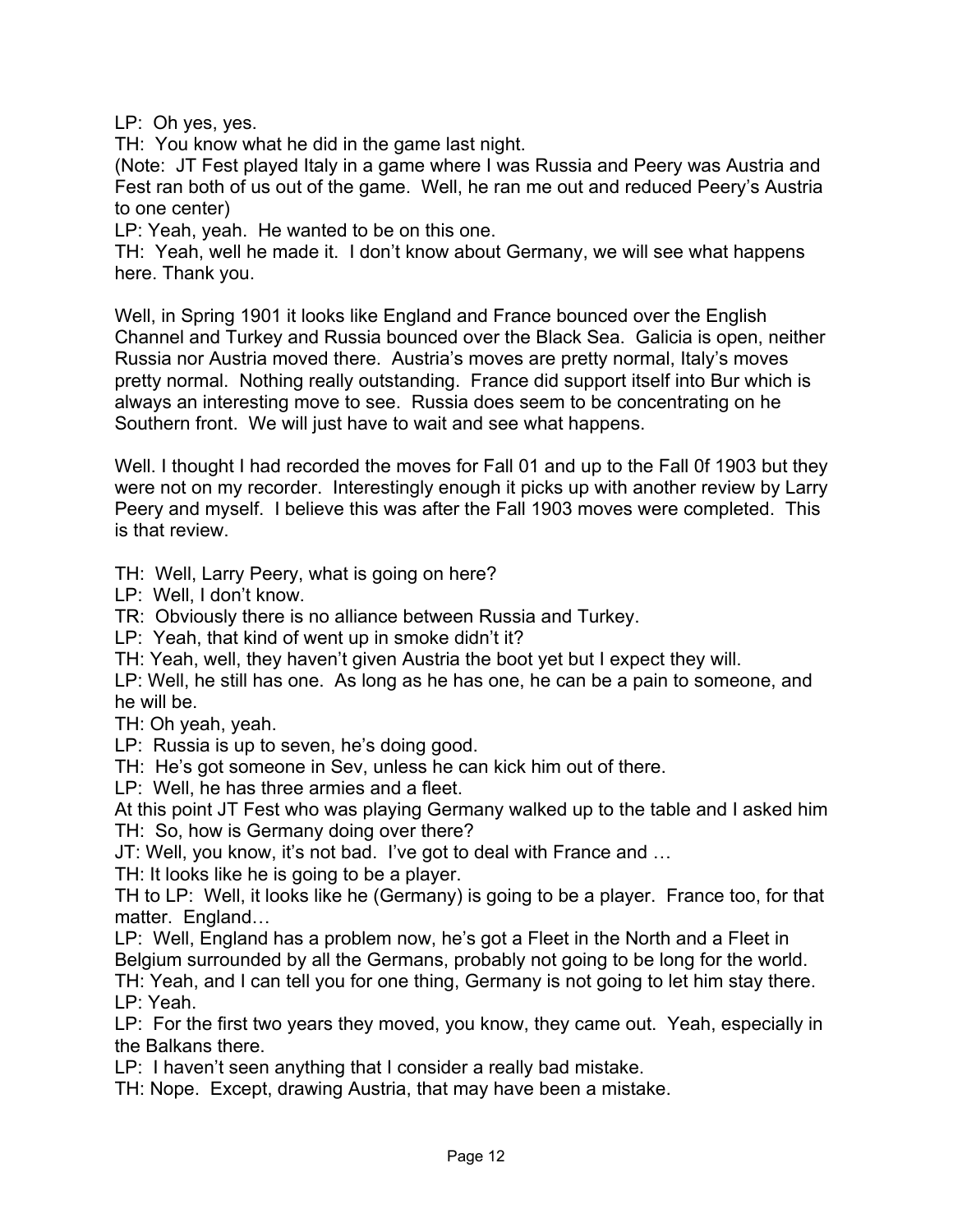LP: Well, they don't draw them, I don't know how they…

TH: Random, it's random. A random assignment. But still, this thing of two or three ganging up on …

LP: Well, yeah, but they are fighting back.

TH: It does happen a lot with Austria though. I have played Austria and got ganged up on by three, all three of them.

LP: Well, it may have happened to me too. So…

TH: Yeah.

LP: It's an easy way to go.

TH: I would rather go out quick like that instead of just fooling around with one or two players, you know what I mean.

Unknown player: (Not really unknown, but I forgot who it was): For my money, the most fun I ever had was fooling around with one or two units. You can affect the draw and maybe get up to three.

TH: Yeah, you can irate somebody. And, you can get a lot of offers for support here and there.

I had to leave at this time so I did not get the rest of the game but I got the results.

The winner of the TOP Board and DipCon XXXVII Champion – **Ken LeMere**. Now, what was that prediction of Larry Peery's at the very beginning of the game?

LP: I'll go out on a limb and say I think Turkey is going to win.

Yep, that is what he said before the first move was even made. Very good predictions, Larry.

DipCon XXXVII Team Champions – Team "She Ain't Gonna Understand This Scoring System" - Nathan Barnes - - JT Fest - - Jake Mannix. Teams? There were teams, I didn't even know that.

Best Stab – Missie Bird - Editor's Note: I can believe that.

Best Austria – Nick Benedict Ladies of Diplomacy Best England – Adam Silverman Best France – Jon Saul  $\overline{a}$  Missie Bird (9<sup>th</sup> with 117.9) Best Germany – Riaz Virani  $\frac{1}{25}$  Lisa Foster (25<sup>th</sup> with 100.9 Best Italy – Don Williams Becca Newman ( $26<sup>th</sup>$  with 100.7) Best Russia – Doug Moore Laurel Eddy (39<sup>th</sup> with 85.3) Best Turkey – Missie Bird Mary Kuhner (44<sup>th</sup> with 82.7)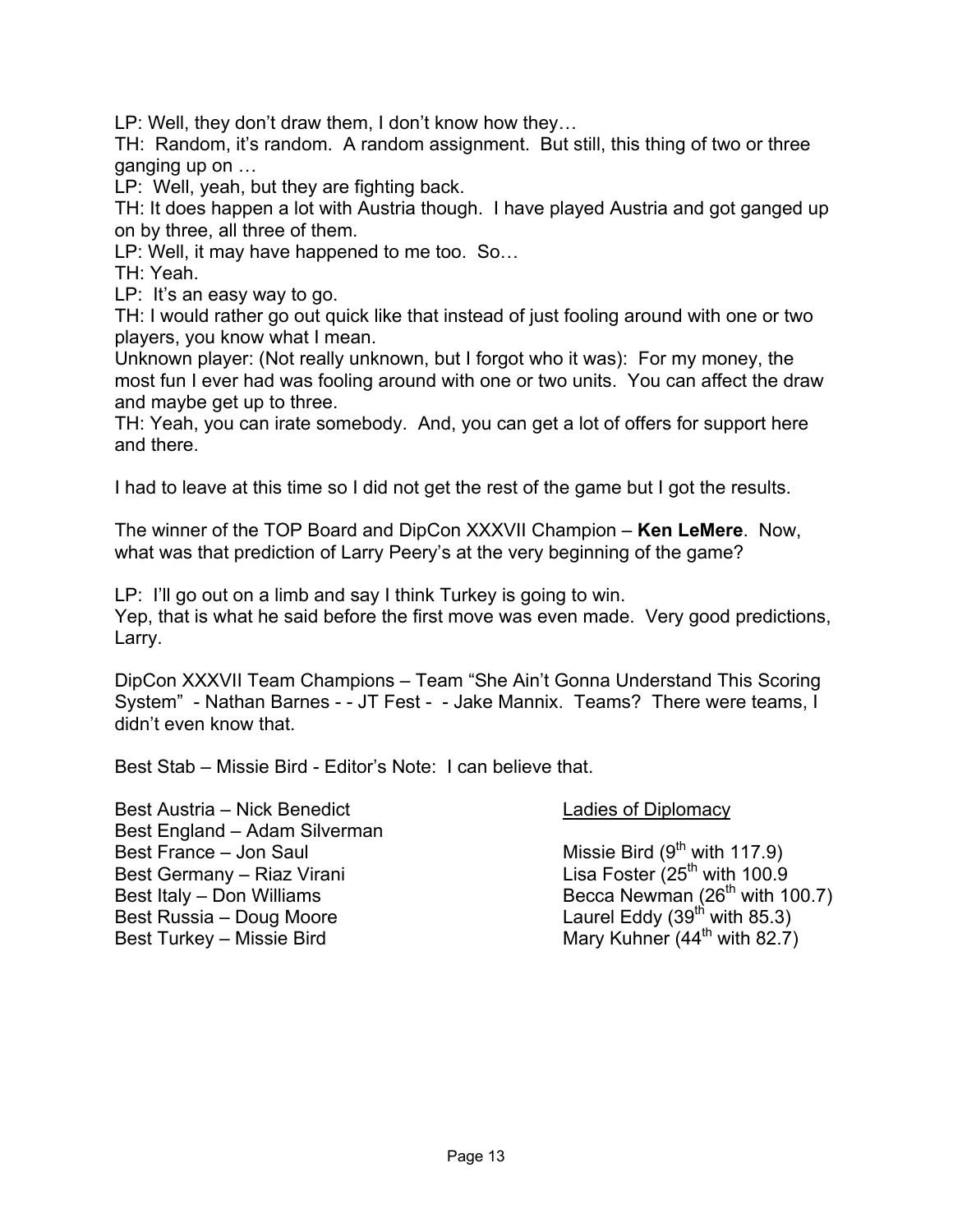# **DipCon XXXVII FINAL RESULTS**

|                 | <b>Player</b>           | <b>Score</b>        |
|-----------------|-------------------------|---------------------|
| 1               | Ken LeMere              | 142.2               |
| $\overline{2}$  | JT Fest                 | 141.3               |
| $\overline{3}$  | Doug Moore              | 139.8               |
| $\overline{4}$  | Andrew Neumann          | 133.4               |
| $\overline{5}$  | Adam Silverman          | 132.4               |
| $\overline{6}$  | Jon Saul                | 119.4               |
| $\overline{7}$  | <b>Andy Marshall</b>    | 118.8               |
| 8               | <b>Tom Kobrin</b>       | 118.4               |
| $\overline{9}$  | <b>Missie Bird</b>      | 117.9               |
| 10              | <b>Jake Mannix</b>      | 117.8               |
| 11              | Don Williams            | 116.1               |
| 12              | <b>Chris Martin</b>     | 114.0               |
| 13              | Edi Birsan              | 113.5               |
| 14              | Doug Scott              | 112.3               |
| 15              | <b>Nick Benedict</b>    | 112.2               |
| 16              | <b>Ben Cheng</b>        | 111.3               |
| 17              | <b>Tom Hilton</b>       | $107.\overline{31}$ |
| 18              | <b>Edward Hawthorne</b> | 107.28              |
| 19              | Eric Mead               | 106.5               |
| 20              | <b>Steve Cooley</b>     | 105.7               |
| 21              | <b>Brad Rosman</b>      | 104.6               |
| $\overline{22}$ | <b>Nathan Barnes</b>    | 104.58              |
| 23              | <b>Brian Sheldon</b>    | 103.9               |
| 24              | David Maletsky          | 102.6               |
| 25              | Lisa Foster             | 100.9               |
| 26              | <b>Becca Newman</b>     | 100.7               |
| 27              | Riaz Virani             | 97.4                |
| 28              | Jeff Dwornicki          | 97.1                |
| 29              | <b>Brad Basden</b>      | 96.9                |
| $\overline{30}$ | <b>John Alley</b>       | 91.5                |
| $\overline{31}$ | Michael O'Neill         | 91.1                |
| 32              | Mark Zoffel             | 90.6                |
| 33              | <b>Andy Bartalone</b>   | 90.3                |
| 34              | Alan Jenn               | 90.2                |
| 35              | <b>Charles Seaton</b>   | 88.7                |
| 36              | Stephen Weingarten      | 87.9                |
| 37              | Doug Massey             | 85.71               |
| 38              | Eric Goodman            | 85.69               |
| 39              | Laurel Eddy             | 85.3                |
| 40              | <b>Clint Hall</b>       | 85.0                |
| 41              | Eric Ozog               | 83.4                |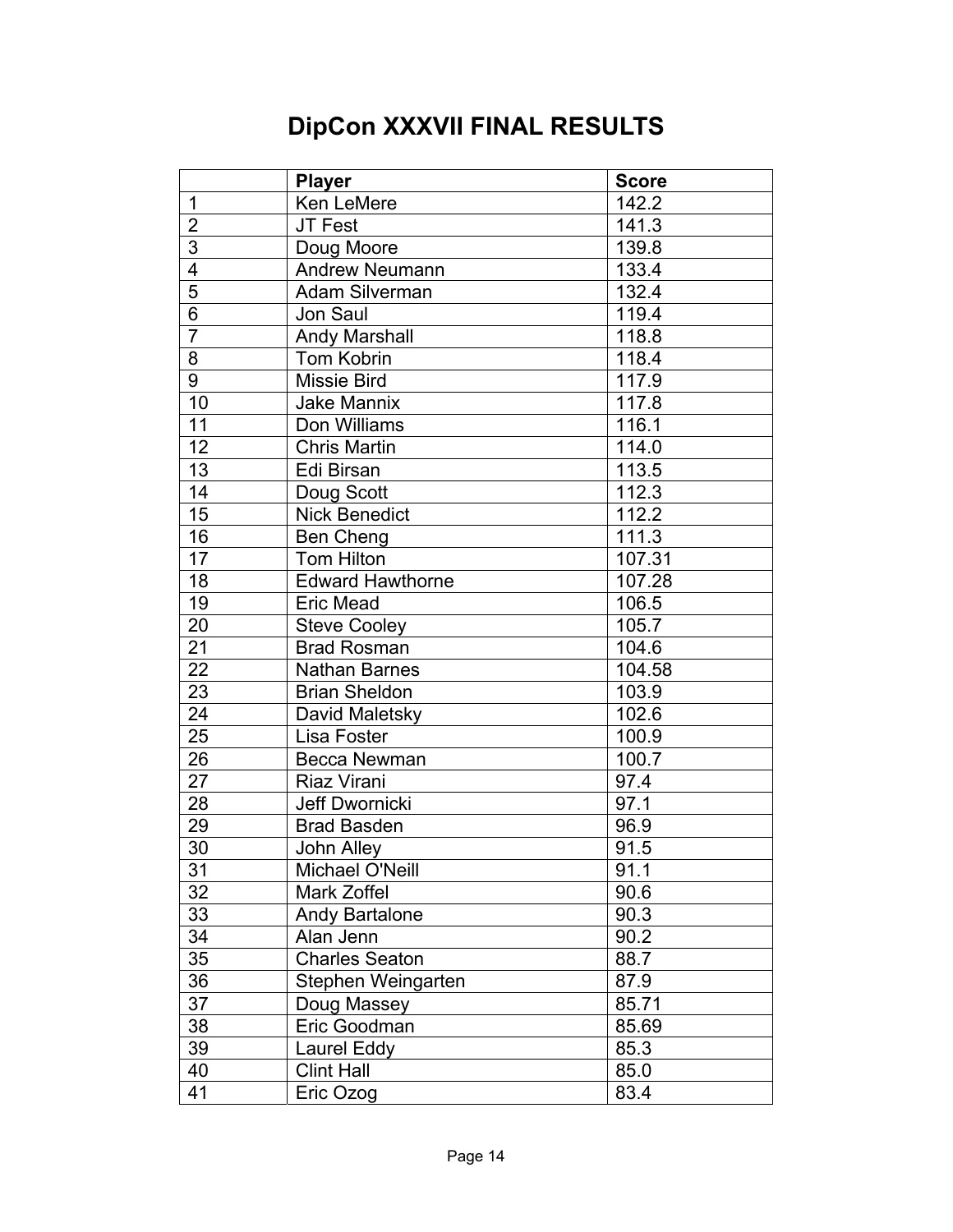| 42 | Len Tennant             | 83.37 |
|----|-------------------------|-------|
| 43 | <b>Tim Haffey</b>       | 82.9  |
| 44 | Mary Kuhner             | 82.7  |
| 45 | <b>Nate Sandall</b>     | 82.3  |
| 46 | Tom Howell              | 81.6  |
| 47 | <b>Bruce Knight</b>     | 81.2  |
| 48 | <b>Michael Hopcroft</b> | 81.0  |
| 49 | <b>Larry Peery</b>      | 79.6  |
| 51 | <b>Mike Noble</b>       | 77.0  |
| 50 | <b>Buz Eddy</b>         | 76.7  |
| 52 | <b>Dennis Murray</b>    | 74.8  |
| 53 | <b>Rick Desper</b>      | 73.5  |

# **Diplomacy World Demonstration Game - Unicorn 2004**

**Players** 

England - Edward Hawthorne, edward\_hawthorne of yahoo.com France - Steve Cooley, tmssteve of sbcglobal.net Germany - David Cohen, zendip18 of optonline.net Austria - Tim Goodwin, tim of 9oakhill.com Italy - Jim Bob Burgess, burgess of theworld.com Russia - Roger Yonkoski, rky\_diplomacy of att.net Turkey - Marc Ellinger, ellingermc of aol.com

### **Spring 1901**

- England F Edi-Nwg, F Lon-Nth, A Lpl-Edi
- France F Bre-Mid, A Par-Bur, A Mar S A Par-Bur
- Germany F Kie-Den, A Ber-Kie, A Mun-Ruh
- Italy A Ven-Tyr, F Nap-Ion, A Rom-Apu
- Austria F Tri-Alb, A Bud-Ser, A Vie-Bud
- Russia F StP(sc)-Bot, *F Sev-Blk*, *A Mos-Sev*, A War-Ukr
- Turkey A Con-Bul, *F Ank-Blk*, A Smy-Con

#### Comments for Spring 1901

ENGLAND: England makes the classic Chuchhill opening which is usually considered to be anti Russia. We cam expect to see the army go to Nwy while the F Nth is used in or around Belgium. Or, the F Nwg goes to Nwy while the army is used as a convoyed threat to Belgium or even Denmark or Holland. Lots of things England can do, most of which are not friendly to Germany.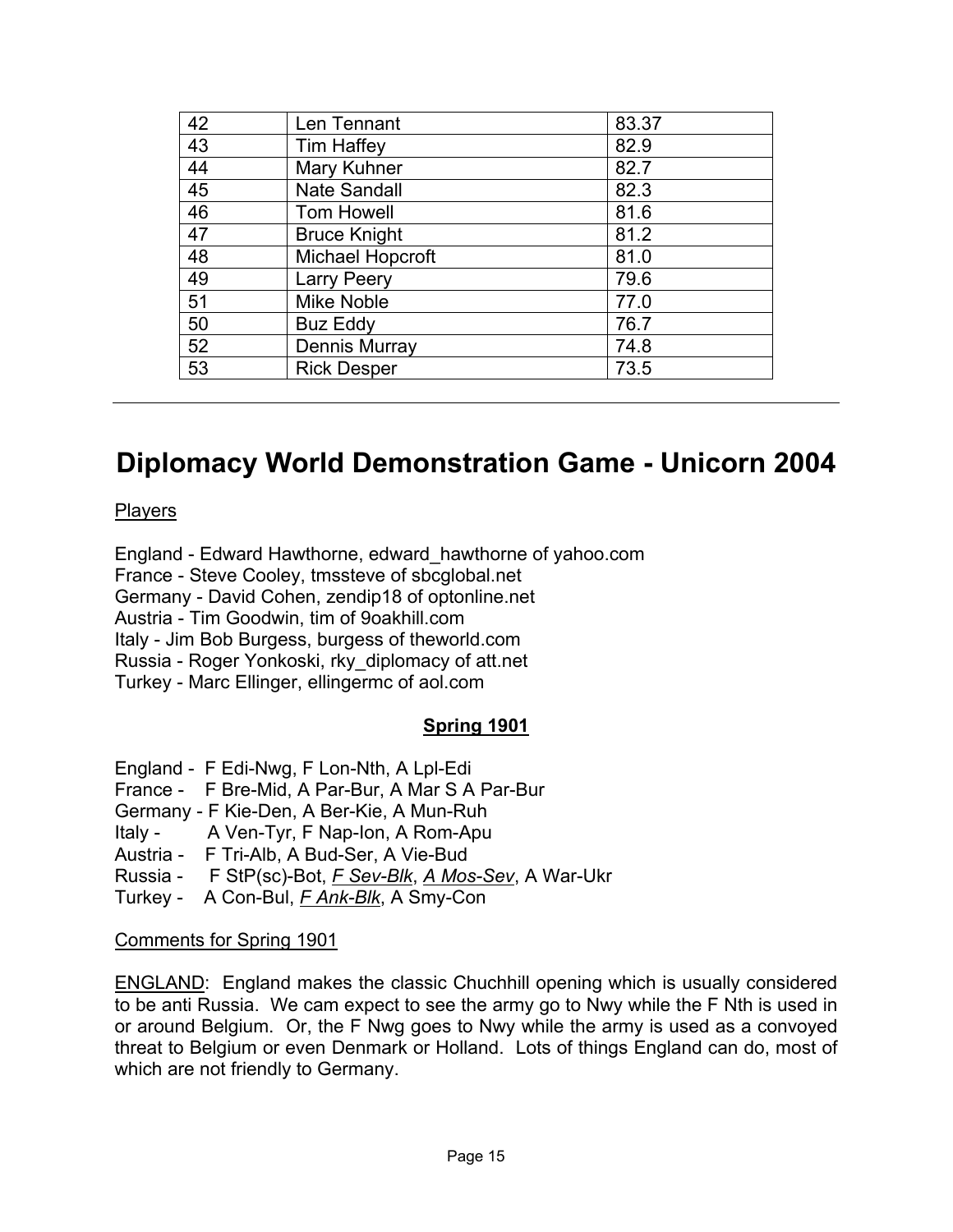FRANCE: France's support of his unit into Bur shows a very strong distrust of Germany that did not appear to be justified. But it does place France in a strong position to influence the outcome of Belgium. We can expect F Mid to go to Por while A Mar takes Spa. What A Bur does will depend on the negotiations that take place. It can attack Mun or Ruh or Bel or support someone else into Bel. But Germany usually considers this move hostile.

GERMANY: Germany moved to Den in the opening move which is a very unfriendly move toward Russia. So, we have England making an offensive move toward Russia while Germany makes a possibly offensive move regarding Russia. Germany also shows no hostile intent toward France in his opening move but did create a weak position in regards to Belgium which is undermined even more by France's supported move into Bur. Some negotiations are going to have to take place here. Stay tuned, anything could happen here.

ITALY: Italy makes a move into Tyr which is usually considered hostile to Austria but it also causes concern to Germany. Here is an idea, France move A Bur-Mun, Italy supports it with A Tyr and England attacks Holland. Germany could end up even with no builds and in a poor position. Will it happen, not likely. France will be far more interested in Belgium as will England and Italy, well, he will probably attack Tri or Vie. We will see. Jim is playing Italy so I can only see him moving into Tunis, probably with the A Apu. His Army Tyr will go to Vie or Tri.

AUSTRIA: Austria makes a pretty normal opening. His F Alb will go to Greece supported by Serbia. Question is what does he do with A Bud. Does he move to Vie or Tri. It is a guessing game for him, but I would move to Vie and have Ser move to Tri and F Alb move to Tri to bounce. He would lose Greece, give it up actually, but that is better than losing a home center, in my humble opinion.

RUSSIA: Russia bounced with Turkey over the Black Sea but his Army being in Ukr puts him in pretty good position to take Rum. Then he can build in Sev. F Bot may be bounced by Germany or mot. Depends on how the negotiations turn out. But, with France in Bur, Germany may believe one enemy is enough to start. Looks good for Russia so far. Bye the way, the bounce over the Black Sea could be staged to make people think they are attacking each other when in, fact, they may be allied. Could be. I don't see an army in Arm.

#### **Fall 1901**

England - F Nrg-Nwy, F Nth C A Edi-Bel, A Edi-Bel France - F Mid-Por, A Mar-Spa, A Bur S A Edi-Bel Germany - F Den H, A Kie-Hol, A Ruh-Mun Italy: A Tyr - Vie, F Ion C A Apu - Tun, A Apu - Tun Austria: F Alb - Gre, A Ser S F Alb - Gre, A Bud S A Ukr - Rum Russia: F Bot - Swe, F Sev - Bla, A Ukr - Rum, A Mos - Sev Turkey - *A Bul-Gre*, *A Con-Bul*, *F Ank-Con*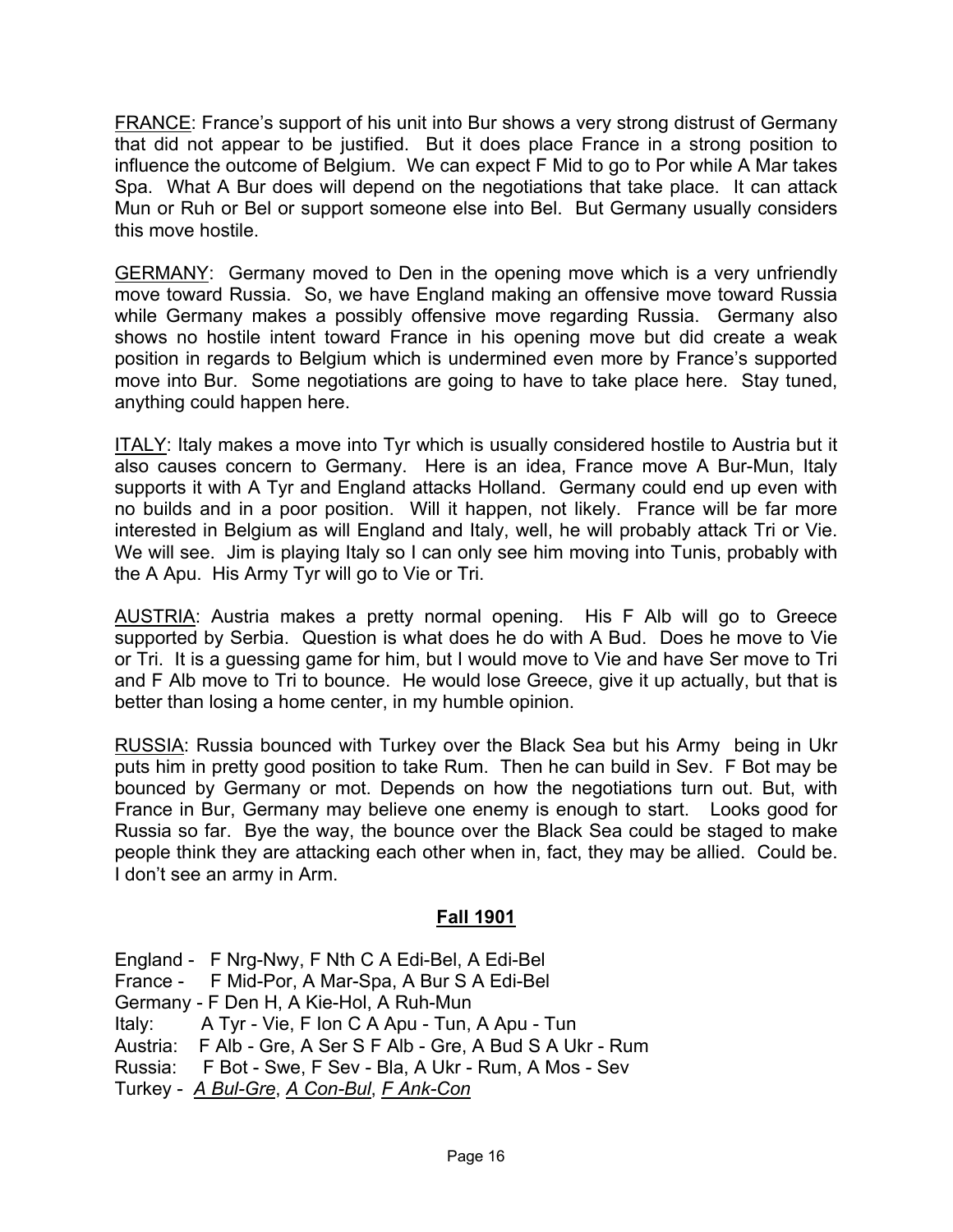### Comments on Fall 1901

ENGLAND: Well, for reasons best known to the French player, England was supported into Bel by France. This distracts England from an attack on StP, if that was his original intent and now he may never get the chance again. Taking Belgium by England, in my experience, seldom turns out to be very useful for England except to provide him another fleet perhaps. But he does get two builds which keeps him even with France and Germany. France could have kept England out of Belgium with a bounce which would have been a better move in my opinion, but perhaps France is looking for an ally against Germany who he appears to be leery about.

FRANCE: France took Por and Spa as expected but his support of the English army into Belgium was a surprise to me and probably a big shock to Germany. As I said above, France probably did this to gain good will with England and to build him up as a potential ally.

GERMANY: Germany did what was probably the best thing he could do, protect Mun, especially with TWO potential attacks on it, and did not bounce Russia in Sweden which would only have created another enemy for him to deal with. Germany's problem is Russia good luck. But, Germany did get two builds and will, at least, be even with England and France individually.

ITALY: No, Italy did not attack Germany, he attacked Austria instead by taking Vie. Austria must have had his head turned by Italy, or someone, using his A Bud to support Russia into Rum when he didn't even need it. I understand he may have seen Russia has a bigger threat and was trying to butter him up as an ally against Turkey, but to leave his centers open like he did was , in my opinion, a bit foolish. I would have, at least, move to Vie or Tri and hope I picked the right one. Now, Austria is limited to one build and the wolves may be at his door. Italy will get two builds which usually spells trouble for someone.

AUSTRIA: Well, like I said, Austria lost a build and a home center at that. This can really cause a person to lose heart, believe me, I know. I have been there many times. But, it is also a chance to open negotiations and offer to support someone or even to puppet now that he has been "reduced". The results of his negotiations with Italy will show in his build. If he builds a Fleet in Tri, expect poor relations with Italy, if he builds an Army, perhaps not so bad. Hard to say though. But, then, there is Russia and Turkey to worry about also. Oh, I am getting a headache.

RUSSIA: Russia looks to be in about as good a shape as he could expect to be. He gets two builds. He is in Sweden and Rum. His Fleet is in the Black Sea. He is positioned to take on Turkey full scale and hold in the North for a while. England can still move on StP but Russia can force him to support Norway which will slow that movement down. Turkey will have a hard time defending against Russia, especially if Austria is supporting Russia or at least not helping Turkey.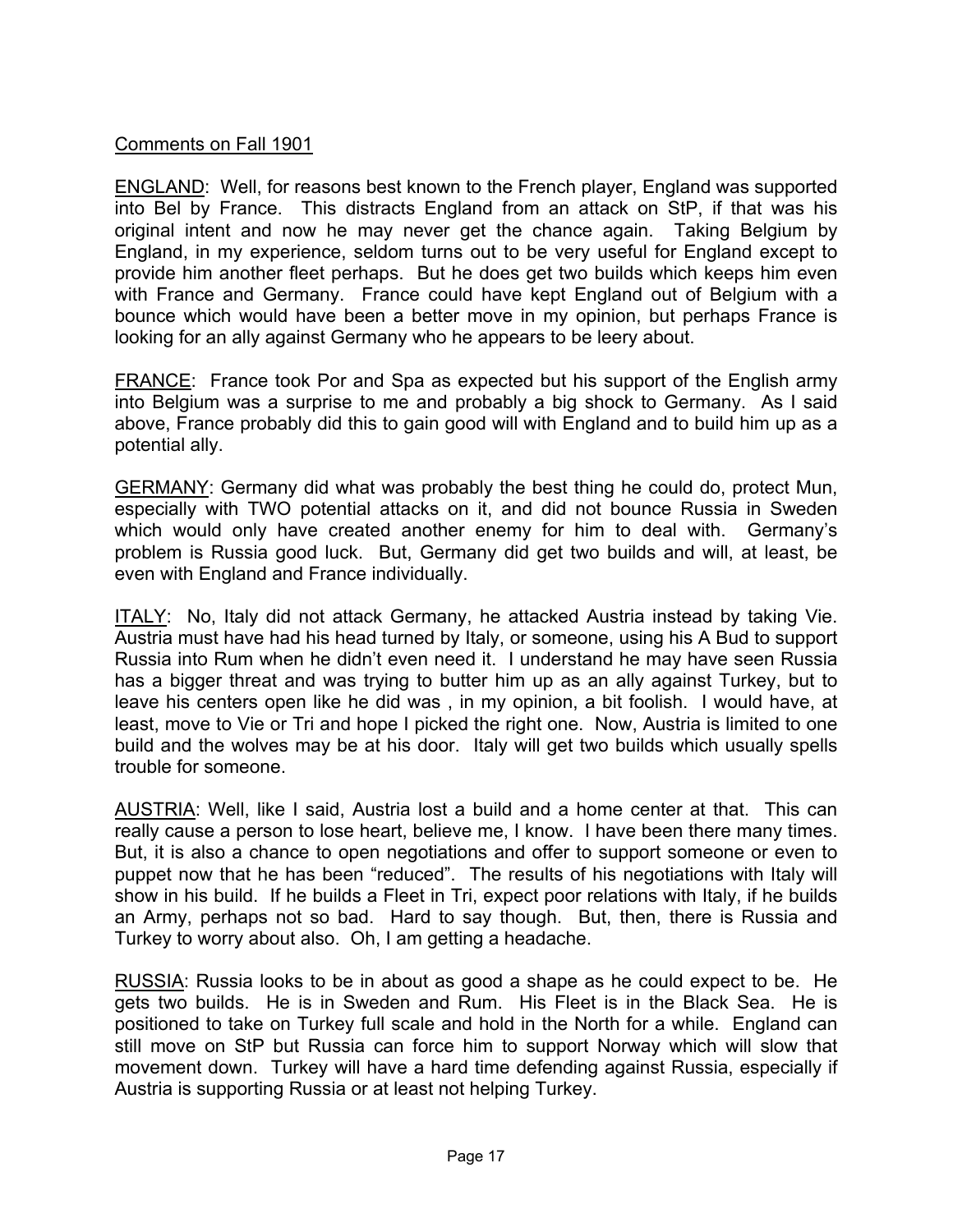TURKEY: Turkey looks to me like he is the target of Russia and does not really have an ally to help him out. Austria will be busy with Italy and is not likely to be willing to let Turkey grow at his expense. Turkey needs someone to help him and I don't see anyone volunteering. Well, maybe he will talk his way out of this. After all, Austria might be a more attractive target for Russia. And, having an Italian army in Vie cannot be all that thrilling for Russia.

#### Winter 1901 Builds

England: F Lon, F Edi France - F Mar, A Par Germany - A Kie, A Ber Italy - F Nap, A Ven Austria - A Tri Russia - A War, A StP Turkey - No Build Received.

Ouch, Turkey failed to get his build in. That could be costly for him, especially with a hostile Russian on his doorstep. What can Turkey do, negotiate, plead, beg, etc.

Positions at the beginning of Spring 1902 with Builds

England - F Edi, F Lon, F Nth, F Nwy, A Bel

France - F Por, F Mar, A Par, A Bur, a Spa

Germany - F Den, A Mun, A Ber, A Hol, A Kie

Italy - F Ion, F Nap, A Tun, A Vie, A Ven

- Austria A Bud, A Tri, A Ser, F Gre
- Russia A Sev, F Blk, A War, A StP, F Swe, A Rum
- Turkey A Bul, A Con, F Ank

### **Spring 1902**

England - F Edi-Nwg, *F Lon-Nth*, F Nth-Ska, *F Nwy s Nth-Ska* (cut, unit dislodged, must retreat to Bar or otb), A Bel s Bur-Ruhr - Note: F Nwy retreated to Bar France - F Por-MAO, F Mar-Spa (sc), *A Par-Bur*, *A Bur-Ruh*, A Spa-Gas Germany- *F Den-Nth*, *A Mun-Ruh*, A *Ber-Mun*, A Hol-S A Mun-Ruh, A Kie S A Hol Italy- *F Ion-Aeg*, *F Nap-Ion*, A Tun H, A Vie-Tyo, A Ven S A Vie-Tyo Austria- A Bud-Vie, A *Tri-Alb*, A *Ser-Alb*, F *Gre-Aeg* Russia - A Sev-Arm, F Blk S A Sev-Arm, A War-Mos, A StP-Nwy, F Swe S A StP-Nwy, *A Rum S A Ser-Bul* (nso) Turkey - *A Bul S AH A Serbia* (otm), A Constantinople S A Bulgaria, *F Ankara to Armenia* 

Positions after retreats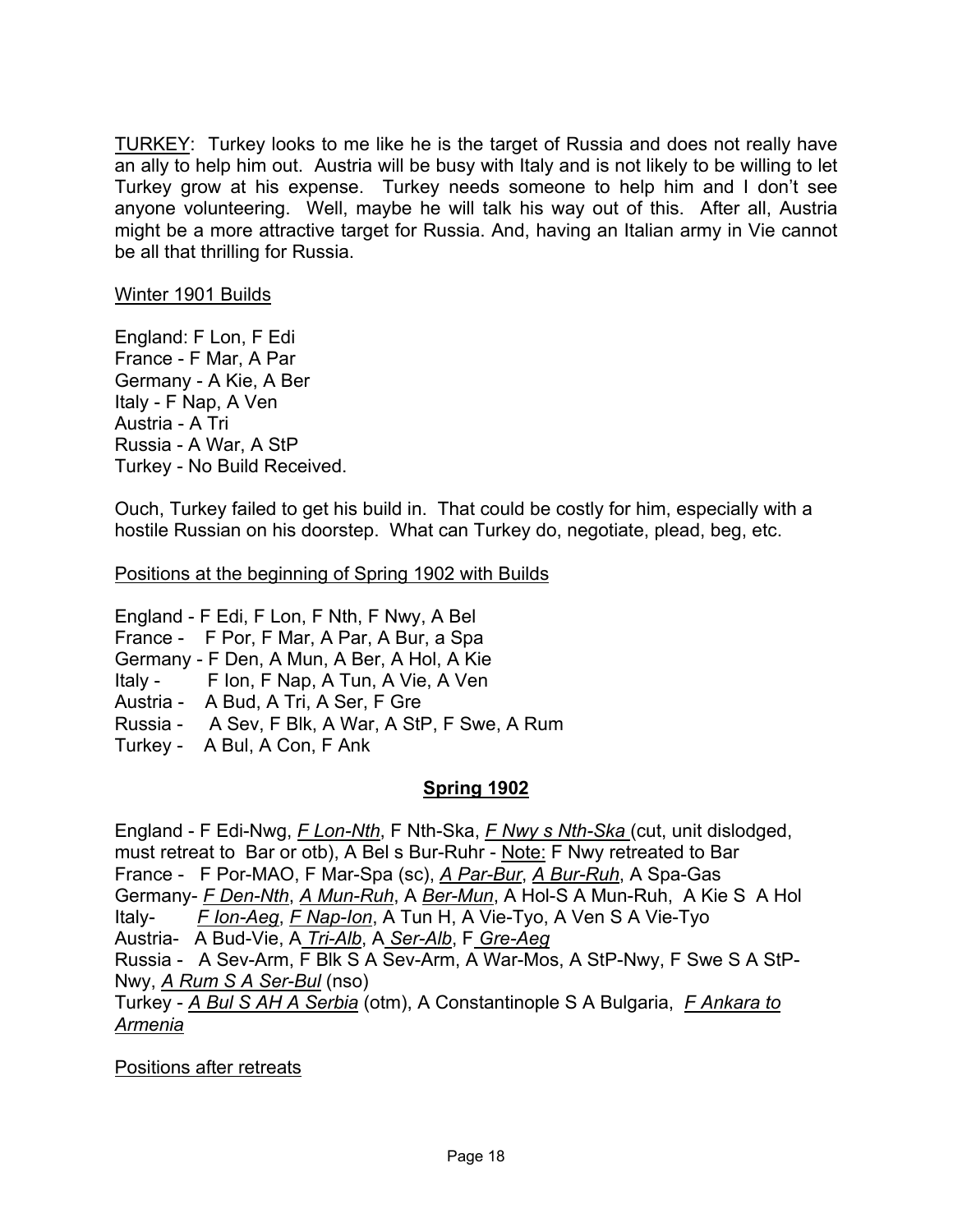England - F Nrg, F Lon, F Ska, A Bel, F Bar France - F MAt, F Spa(sc), A Par, A Bur, A Gas Germany - F Den , A Mun, A Ber, A Hol, A Kie Italy - F Aeg, F Ion, A Tun, A Tyr, A Ven Austria - A Ser, A Tri, F Gre, A Vie Russia - A Arm, F Bla, A Mos, A Nwy, F Swe, A Rum Turkey: A Bul, A Con, F Ank

#### Comments on Spring 1902

England: England could be in trouble here. The North Sea is vacant and he has been forced out of Norway. He does have three fleets on Norway, but Russia has the unit in Norway with two supports. Germany would have to help England to reclaim Norway and they just bounced over the North Sea. And, with England's support of France into Ruh, Germany may not be too inclined to provide such support.

France: France has clearly embarked on an anti-German campaign with English help, or so it seems. France appears to be in a good situation as Italy is ignoring him and England is supporting him. This is not good news for Germany.

Germany: Germany bounced England out of the North Sea. And, England supported France into Ruh, although France did not get into Ruh, this seems to support my opinion that there is a F/E alliance against Germany and Germany knows it and trying to fight back. Will Germany attack Sweden to help England get back into Norway? Not likely in my opinion.

Italy: Italy moves A Vie-Tyr? And loses Vie just like that. This strikes me as kind of strange. Italy is not likely to get Vie back and he will lose a center. Perhaps this means an A/I alliance is forming up or something. Don't really know at this point but this will be something to watch.

Austria: Well, Italy and Austria may have come to terms over Vie or it may have just been a miscalculation on Italy's part. But, if there is a friendship between Austria and Italy, it seems Austria does not know it. It bounce over Alb is clearly done to keep Italy out of Alb and then he bounced Italy directly in the Aeg. This does not show much trust of Italy. The next turn may shine some light on what is going on here.

Russia: No mystery here, Russia is making a full press attack on Turkey, even supporting Austria, which is not accepted. He also got lucky in the North. Can he hold Norway? Remains to be seen, but I think he can. Turkey is certainly in for a bad time from here on. Russia has taken full advantage of Turkey's failure to build last year.

Turkey: Not much seems to be going right for Turkey. I suspect, that unless someone comes to Turkey's aid, Turkey will be reduced quickly and may be the first one out of the game.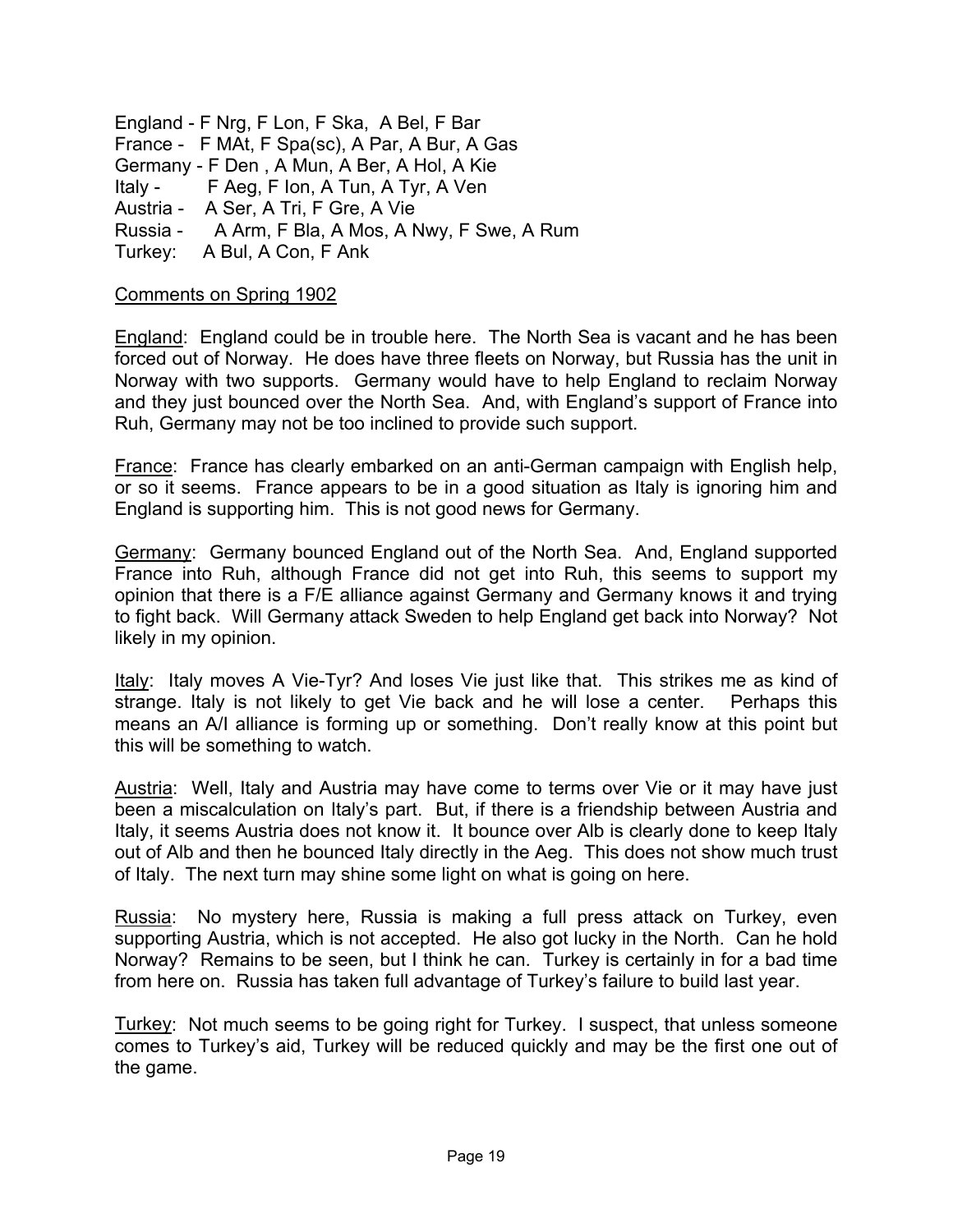#### **Fall 1902**

England: F Ska - Nwy, F Nrg S F Ska - Nwy, F Bar S F Ska - Nwy, *F Lon - Nth, A Bel S Bur – Ruh* (cut/nso) France: A Bur - Mun, A Par - Pic, *A Gas - Bur*; *F MAt - Por,* F Spa - Por Germany: *F Den - Nth*, A Kie - Den*,* A Mun - Ruh, A Hol - Bel, *A Ber - Mun*  Italy: *A Tyr - Tri*, A Ven S Tyr - Tri, F Nap - Apu, F Ion C Tun - Gre, *A Tun-Gre* Austria: A Vie S Tri H, *A Tri S Ser H* (cut), A Ser S Rum - Bul, *F Gre S Rum - Bul*  (cut) Russia: F Swe - Ska, *A Nwy - StP , (d*/r - Swe, Fin, otb) [Note" retreats to Sweden], A Mos - StP, A Rum - Bul, F Bla S Rum - Bul, A Arm - Smy Turkey: F Ank-Arm, A Con S Bul H, *A Bul S Tun - Gre (d/d)* [No available retreat disbanded]

#### Comments on Fall 1902

England: All I can say is England got very lucky. He got Norway back from Russia and is even up with France and Germany and now may have a fair hammer on StP. But, of course, Russia has two builds. So, maybe not.

France: Bouncing over Por? What is that all about? Well, maybe it seemed like a good idea at the time. France is still in a good situation even though he doesn't seem to be going anywhere.

Germany: Germany seems to be holding his own, but, like France and England, he doesn't seem to be going anywhere either. But, in his case he is happy to just hang on.

Italy: Just as I feared. Italy did not get Vie back or make up for it with Tri. He will have to disband a unit. He cannot be happy with that.

Austria: Austria, on the other hand, must be very pleased with himself for getting Vie back and hanging on to it with losing anything else. Very well done.

Russia: As expected, Russia attacked Turkey all out and took two centers. Even though he does not get Norway, which he should have had, he still grows fast.

Turkey: Turkey put up a brave front, but he is done for, I would say. Russia saw a weakness and ate him alive. Even had a little help from Austria along the way. Well, someone has to go out first. Might as well be Turkey.

#### Positions after retreats

England: F Nwy, F Nrg, F Bar, F Lon, A Bel France: A Bur, A Pic, A Gas, F MAt, F Spa Germany: F Den, A Kie, A Ruh, A Hol, A Ber Italy: A Tyr, A Ven, F Apu, F Ion, A Tun Austria: A Vie, A Tri, A Ser, F Gre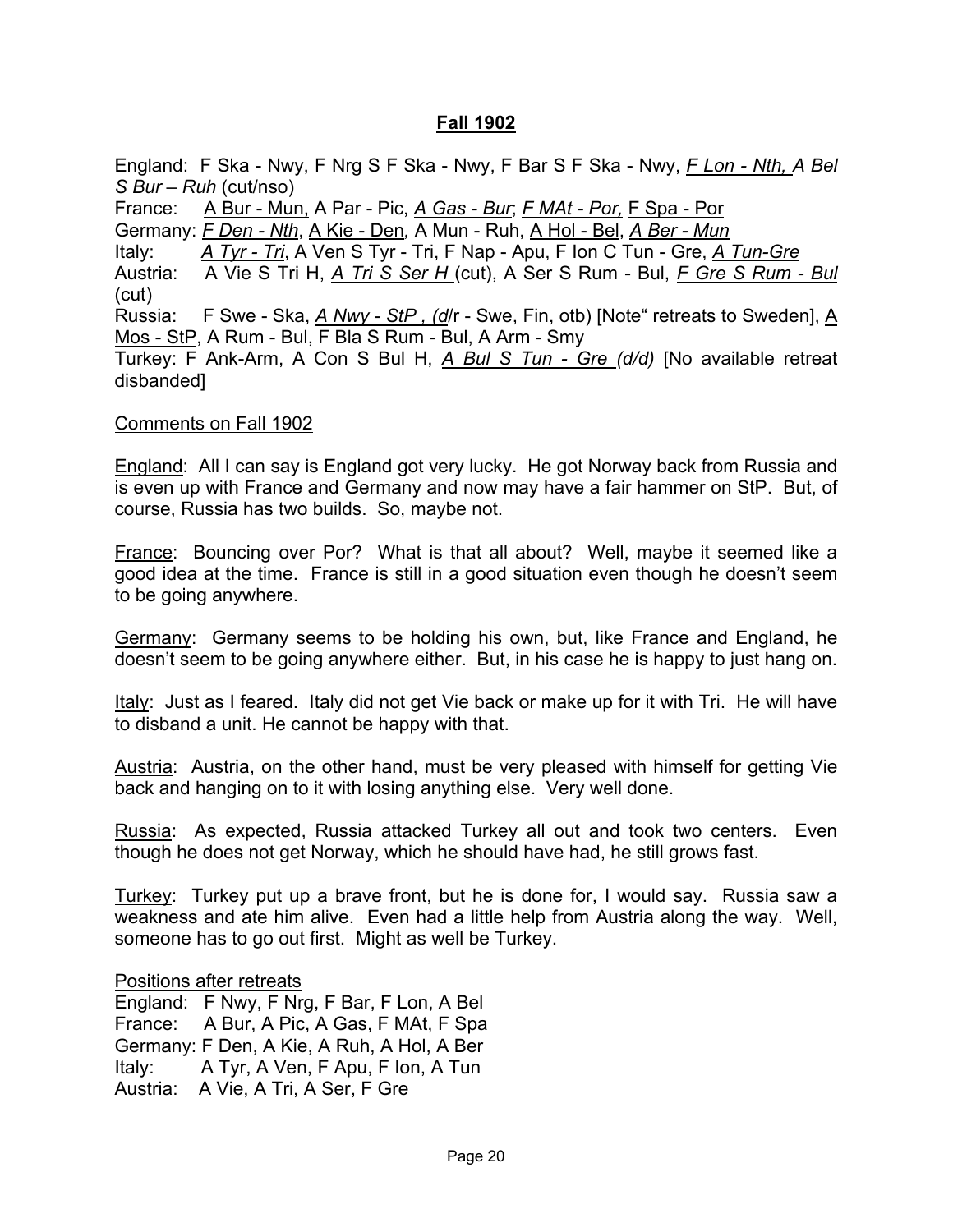Russia: F Ska, A Swe, A Mos, A Bul, F Bla, A Smy Turkey: F Arm, A Con

**Centers** 

England - Lon, Edi, Lpl, Nwy, Bel (5) Even France - Par, Bre, Mar, Spa, Por (5) Even Germany - Mun, Kie, Ber, Hol, Den (5) Even Italy - Ven, Rom, Nap, -Vie-, Tun (4) Disband 1 Austria - Bud, Tri, +Vie+, Ser, Gre (5) Build 1 Russia - StP, Mos, War, Sev, Rum, Swe, +Bul+, +Smy+( 8) Build 2 Turkey - Ank, -Smy-, Con, -Bul- (2) Even

### **Supply Center Chart**

|         | 1900 | 1901 | 1902 |
|---------|------|------|------|
| Austria | 3    |      | 5    |
| England | 3    | 5    | 5    |
| France  | 3    | 5    | 5    |
| Germany | 3    | 5    | 5    |
| Italy   | 3    | 5    |      |
| Russia  |      | 6    | 8    |
| Turkey  | 3    |      |      |

Winter 1902 builds and removals.

Italy - Removed A Tun Austria - Built A Bud Russia - Built F StP(nc) and A Sev Turkey - two units were disbanded in play.

# **Spring 1903**

England - *F Nwy-Nth*, F Lon s Nwy-Nth, *F Nwg-Nwy*, F Bar s Nwg-Nwy. A Bel s Bur-Ruhr France - F MAO-Eng, F Spa(sc)-MAO, A Pic S A Bel, *A Bur-Ruh*, *A Gas-Bur*  Germany - *F Den-North Sea*, *A Kie-Den*, A Ber-Mun. *A Ruh-Supports A Ber-Mun* (cut), A Hol-Supports A Ruh Italy - F Apu-Adr, *F Ion-Gre*, A Ven S A Tyo, A Tyo H Austria - A Vie S A Tri, A Tri H, A Ser-Bul, F *Gre-Ion*, A Bud-Ser Russia - A Smy S A Bul-Con, A Bul-Con, *F Blk-Rum*, F Ska S F Den-Nth, A Mos S F StP, *A Swe-Nwy,* F StP S A Swe-Nwy, *A Sev-Rum* Turkey - F Arm-Ank, *A Con-Smy (*d/d)

Turkish A Con disbanded for lack of a retreat.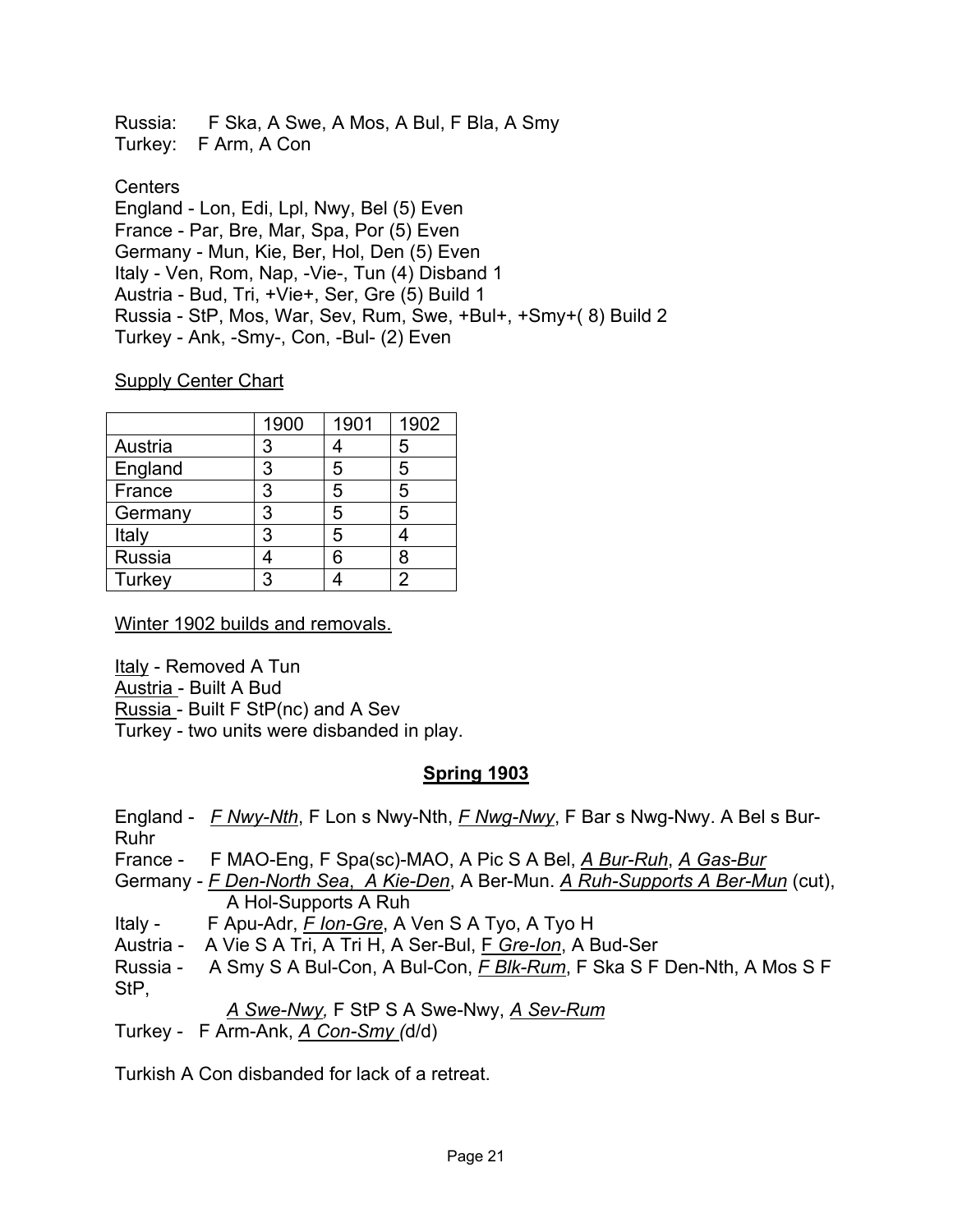Positions: England - F Nwy, F Lon, F Nwg, F Bar. A Bel France - F Eng, F MAO, A Pic, A Bur, A Gas Germany - F Den, A Kie, A Mun. A Ruh, A Hol Italy - F Adr, F Ion, A Ven, A Tyo Austria - A Vie, A Tri, A Bul, F Gre, A Ser Russia - A Smy, A Con, F Blk, F Ska, A Mos, A Swe, F StP(nc), A Sev Turkey - F Ank

#### Comments on Spring 1903

England: The battle over the North Sea continues.

France: Here the battle of the Ruhr continues, but perhaps the more significant action is the movement of a French Fleet into the English Channel. This fleet can assist England in taking the North Sea, or attack Lon. It will be interesting to see what happens.

Germany: Still has a Fleet over the North Sea keeping it open and occupies the Ruhr. How long can he keep it up? Much like Turkey, Germany seems unable to get an ally.

Italy: Italy's movement into the Adr can only mean an attack on Tri.

Austria: Austria's movement into Bul looks like it was part of a R/A plan to finish of Turkey. But then what? Austria and Russia seem to be very friendly but, logically, it should be I/R that get together here. Time will tell.

Russia: Russia moves in and takes Con and will finish off Turkey next turn without a doubt. But then what? Turning on Austria seems the logical thing but they have been very friendly so far.

Turkey: Not much to say here. Except, bye. Russia will take out Turkey in the fall I think.

#### Associate Editor Jim-Bob Burgess' Note:

Since I'm playing in this game, I'm not going to comment on the details, but a few hints for those watching the game may assist. This is part of the continuing series of Demo Games that Rick Desper and I have been organizing for many years now. The goal is to bring together players from many different Diplomacy communities and have them interact with each other, and also to save the correspondence between the players for posterity and for all of you to learn from. If you want to see this correspondence as the game is going on, you may join the Yahoo Group unicorndip at yahoogroups.com. Rick Desper is monitoring who is entering the group.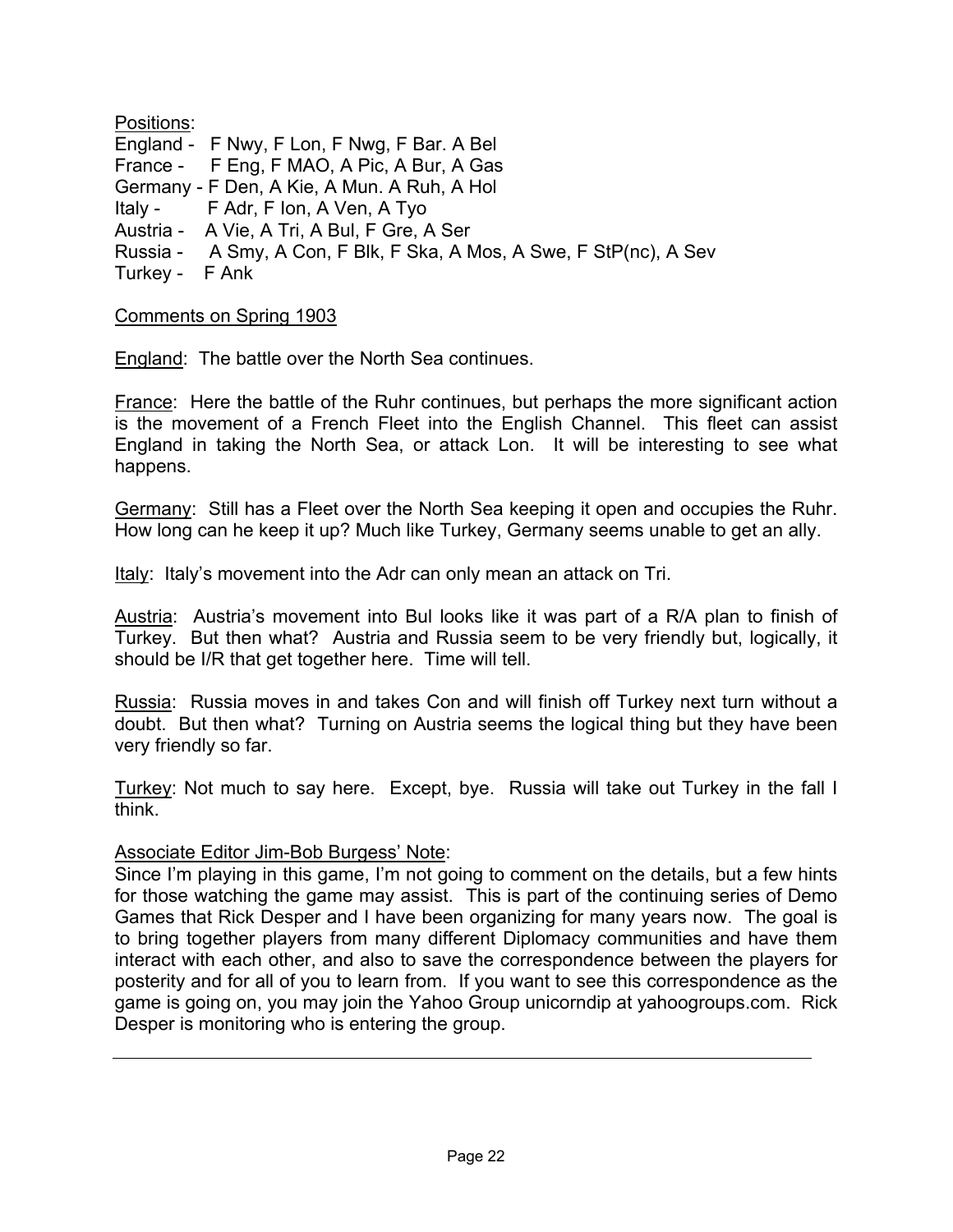# **TEACHING DIPLOMACY**

*A 5 Minute teaching guide* by Edi Birsan

**Players:** there are 7 players in the game, one for each of the major powers in Europe in 1901: England/France/Germany/Italy/Austria/Russia/Turkey

**Turns are divided**: Spring and Fall with the game starting in Spring 1901.

**Players discuss** their plans for their pieces privately at the beginning of the Spring and Fall moves.

**You are not bound** by anything you say or do with another player.

**Players secretly write** down their orders for their pieces and then they are revealed and adjudicated simultaneously.

**Abbreviations** in order writing are listed on the conference map with S for Support and C for Convoy.

**When writing a support for a piece** to move you have write where the target piece is moving.

**There is no discussion** when players have to retreat or make adjustments to their positions.

**The map** is divided into different named spaces.

**Spaces** can be all water, all land or coastal.

**Split Coasts** exist in St. Petersburg, Bulgaria and Spain. A fleet in those spaces must be on one coast or the other.

**There are 34** supply centers on the map (stars/dots) scattered in 60+ named spaces.

**To win** you need 18 supply centers at the end of a Fall move.

**Players start** with 3 or 4 supply centers; these are your home centers in one of 7 Great Powers.

**Two piece** types are: Army and Fleet.

**For every supply center** you own at the end of the Fall you may have one piece on the board.

**If you are short** of pieces you build new ones in unoccupied home centers.

**If you have more** pieces than supply centers you must reduce your pieces to equal the number of supply centers.

**Each piece has equal strength** so it moves with a force of 1 plus 1 for each of its supports.

**An Army may move** or give support for another piece to move into or hold an adjacent land or coastal province.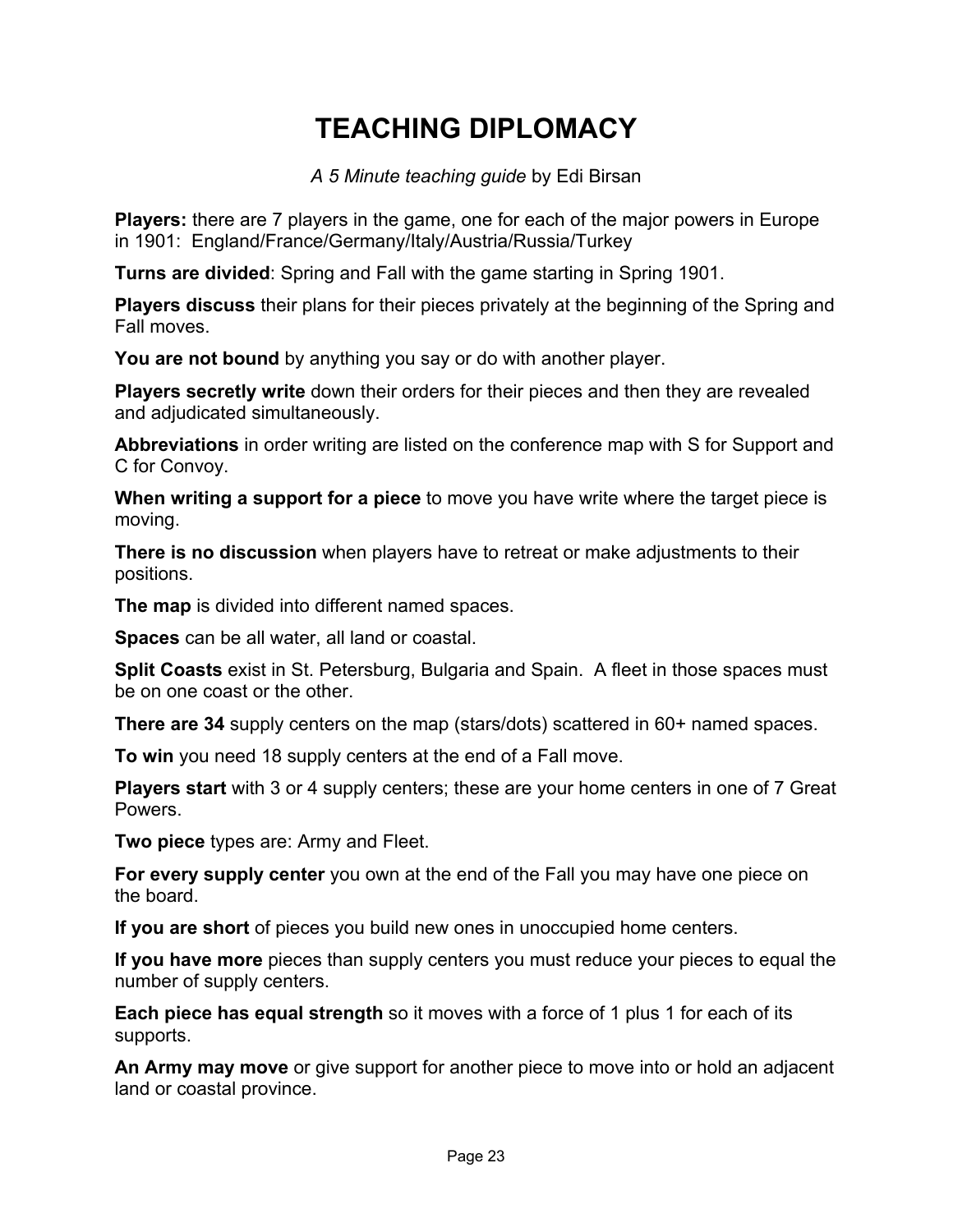**A Fleet may move** or give support for another piece to move into or hold an adjacent water or coastal province.

**Only one piece** may be in a space at any time. **You may move all** or some of your pieces each turn.

**Your piece may only do** one thing in any turn:

**MOVE** to an adjacent space or be convoyed from a coastal province to a coastal province. Fleets in split coasts may only move to adjacent coastal or water spaces.

**SUPPORT** to defend another adjacent piece in place if you could have moved there and it is not moving.

**SUPPORT** to a specific piece to attack another space that your unit could move to; fleets in split coasts may only support moves into a space that they could have moved on to.

**CONVOY** if a fleet, you can assist in convoying an army. **HOLD** (also called Stand) in place doing nothing.

**A piece moves only one** space at a time to an adjacent space unless you are an Army being convoyed.

**No switching.** Units ordered to each other's space do NOT switch positions unless one is being convoyed.

**When giving suppor**t you are adding your force to the mover on, or the holder of, a space.

**You may suppor**t other people's pieces.

**Bounce: if units of equal support** try to move to an unoccupied space then they **BOUNCE** and no one gets in.

**Supports are CUT** by a piece moving on the supporter from other than the space that the support is directed at.

**To force someone out** of a space requires that you have greater force than the piece that is holding the space plus all of its supports to Hold. A move with one support and a hold with one support bounce.

**Cut supports** do not count for the determination of who has the most force.

**A convoy is a move** of an army in a coastal province to another by a fleet or a chain of fleets in adjacent water spaces

**A fleet in a coastal province may not convoy.** 

**You cannot dislodge** or cut support of one of your own units. No 'friendly fire'.

**Units forced out** of their space are dislodged and must retreat to an adjacent space. **You may not retreat** to a space that was the site of a Bounce.

**You may not retreat** via a convoy.

**If you can not retreat** or decide not to retreat, the piece is disbanded.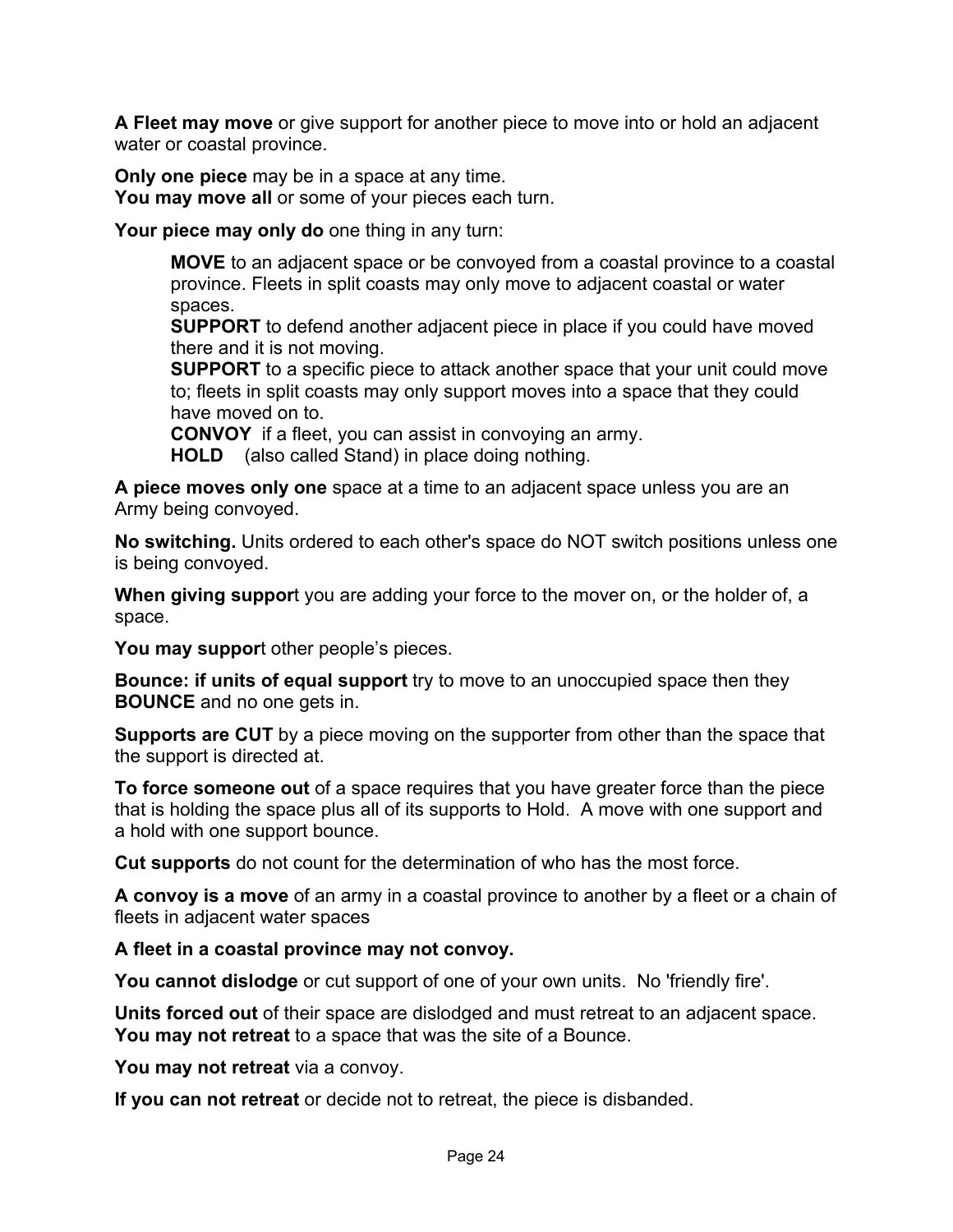**A piece that is dislodged** has no effect on the space from which the mover came that dislodged it.

**A convoying fleet that is dislodged** disrupts the convoy and the convoy does not take place.

**Oddities:** Kiel and Constantinople have a single coast due to their waterways (Kiel Canal/Bosphorus). Denmark is a coastal province that connects with Sweden so armies can go between them but does not divide itself or the Swedish coast in two. As a coastal province you may not convoy through Denmark, Kiel or Constantinople.

*((Editor's Note by Jim Burgess: I think this is an excellent primer and we all should be taking advantage of opportunities to teach the game quickly to others. Somehow, I always find that the first question people new to the game run into is the beleaguered garrison, I hope that isn't because they are so often attacked from two sides early on! But let me add that to the bottom of this, plus one last note.))* 

**If attacked with equal force by TWO opponents** at once your "beleaguered garrison" survives in place.

**Talk to everyone** every turn, try to find ways to **make yourself useful** to others in ways that help you as well, and **don't get frustrated** if you can't see your way to winning right away.

*WHEN YOU DO NOT HAVE EXACTLY 7 PLAYERS?* 

# **ESCALATION DIPLOMACY**

# **by Edi Birsan**

Diplomacy is a time proven classic 7 player game with a fine play balance between all the countries. However, at times players cannot assemble 7 players or there are 8 or more players. Escalation is the system that provides a solution and a unique game experience each time played.

The basics:

Start with a map and no pieces on it.

Each player takes a different colored set of pieces, (if you have to have an eighth 'color' then make the pieces up for that player or use coins.)

Decide who goes in what order during the 'Escalation Placement' phase of the game. Recommended is that the owner of the game places first and then in alphabetical order by player.

Decide on the number of pieces players will place during the Escalation.

One by one, each player places one piece on the map, this is the Escalation Phase as players react to each other's prior single piece placement.

The piece may be an Army or a Fleet and it may be on a Supply Center, a non Supply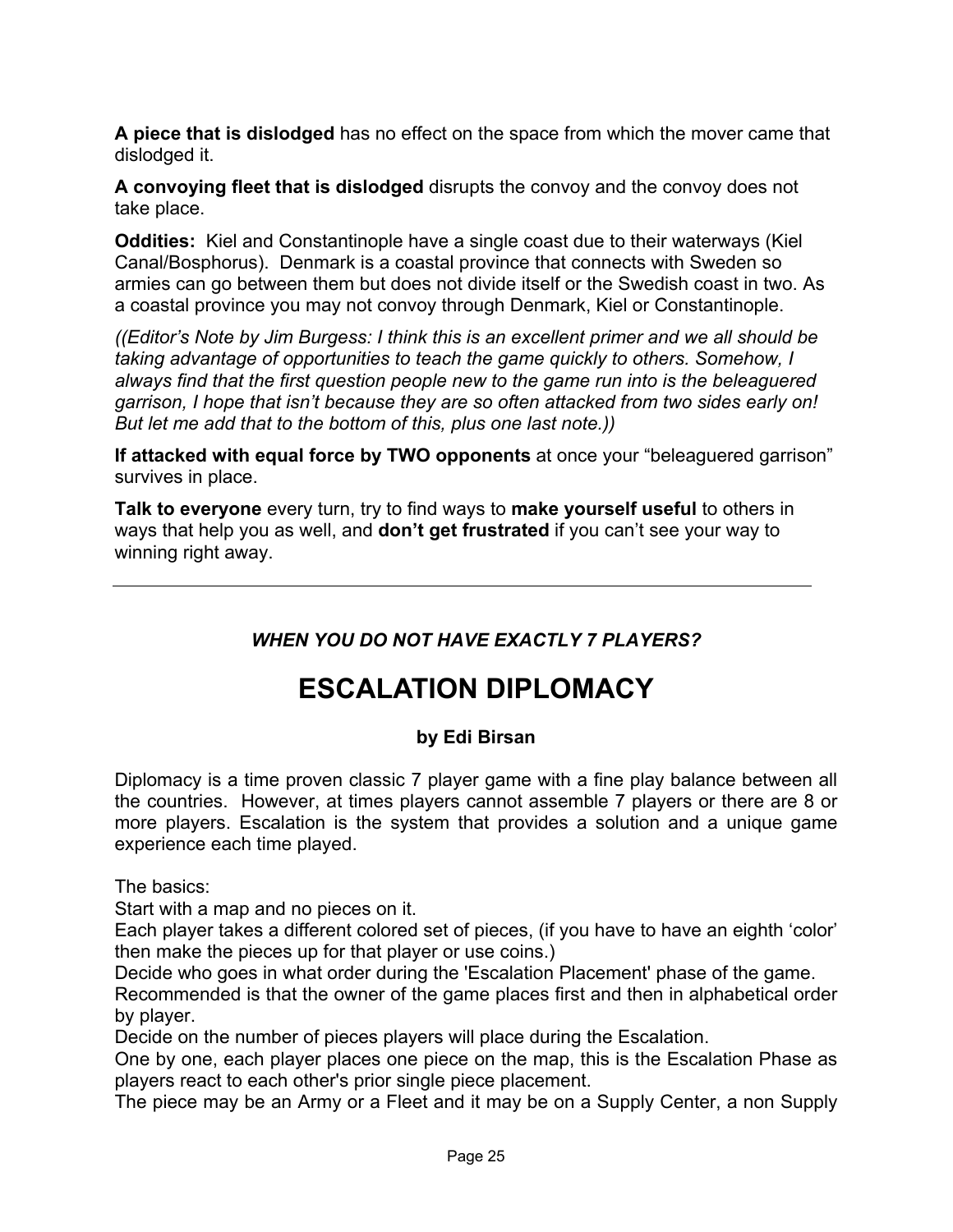Center province, or a Sea with the classical rules of only one piece per space. Each player starts owning any Supply Center they start a piece on. Continue until the agreed number of pieces is placed.

Play the Spring 01 and the Fall 01 seasons simultaneously like a normal game. At the Winter 01 resolution each player writes down his three 'home' supply centers and may build there if appropriate starting in Winter 01 and for the rest of the game.

Players are not limited to declaring traditional home centers, nor do they have to be adjacent, nor to they have to be owned (but you cannot build there until you own them). For example a player may declare that Brest, Spain and Naples are his three home centers as those centers in the Winter of 1901.

Suggested starting number of pieces:

2 players: 12 3 players: 8 recommended is that no discussions allowed (Gunboat style) 4 players: 6 suggest that no discussions allowed or try no private talks 5 players: 5 suggest Wilson style or normal 6 players: 4 7 or more players: 3

# **Press in Diplomacy**

by Tim Haffey

In the game of Diplomacy these days there are two kinds of press. One kind is what I will call "Gamemaster press" and the other is what I will call "Judge press".

Gamemaster Press:

I will discuss Gamemaster press first. This is defined as that press that is sent to a Game Master (a real person) who is game mastering a game of Diplomacy) to be printed with the results of the current move of that game.

Diplomacy started out in the 60's as a face to face (FTF) game. Everyone was at the same location and the moves were read out loud so you were there and available for discussions. "Press" if any, was verbal and sometimes loud and some times kind of apologetic. Other times kind of violent. I only saw one fight break out at a Dip game and those two were evicted from the man's home. Too much beer I guess.

Later on postal zines, now called szines, began to be published. This was much different than FTF. A publisher of a zine would advertise game openings in various places. I actually advertised in the General, which was the Customer magazine of the Avalon Hill Company. When a zine publisher got enough people, seven, of course, he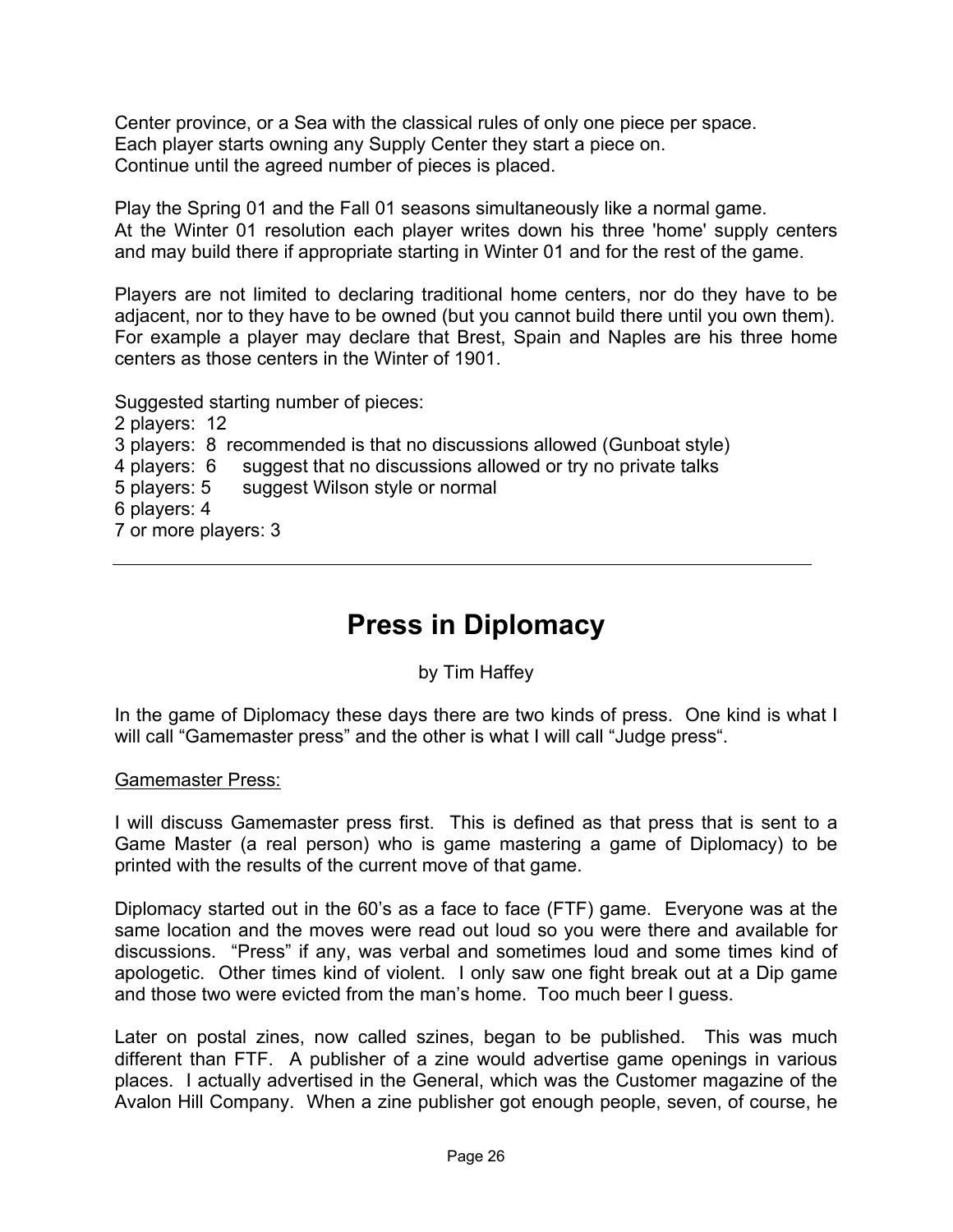would begin a game with himself as the Game Master. He would set a date when all the moves had to be in and then he would adjudicate the moves and print the results. Pretty simple, huh. Not, really. I will have to do an article on the dangers and frustrations of being a gamemaster and publisher.

I don't know when press started to be printed in these games but it was probably pretty early on. Players would send in messages to other players or to all the players in the form of messages with a byline, like Moscow with the message following, or sometimes it would be directed at someone else, such as Moscow to Lon with a message following.

Over time, different types of Press developed and were named White Press, Black Press and Yellow Press. Yellow Press is also known as Grey Press or Anonymous Press.

White Press: White Press is defined as press that has a legitimate byline and the byline is the country or capital or some other supply center the writer owns. In other words you know who wrote it by the byline.

Yellow Press: Yellow Press, also know as Grey Press or Anonymous Press, may be from Switzerland, Washington DC, or Atlantis, etc. Usually the only protected press bylines are the various countries/capitals, player names and a location for the GM to write from (such as having all press from Geneva originating from the GM). If the byline is, say Rome, than you know the Italian player wrote it. If it has a byline line Los Angeles or, no byline at all, it could be from anyone.

#### **Black Press:**

Black Press is defined as press that has a byline but it could be anyone's capital or supply center, or even some location not even in the game, like Washington, D.C. Or, it may not even have a byline at all. In other words you do not know who wrote it, even if the byline is a Capital like Rome. In addition it tends to be, or did during the postal zine days, a little bit nasty, sarcastic, or just down right vicious. People took their Diplomacy pretty serious in those days. Many zine publishers banned both black press and yellow press because it started some feuds between people. Some became quite long running and well known. There were even feuds between publishers. I don't see a lot of that on the Internet. But, maybe I am not looking hard enough.

I have noted that email games on the Internet tend not to have as much press and what little is there is pretty short and to the point. This may be contributed to the time scale of email games. They tend to be played in one week per season turns where as the postal zine games were played four or five weeks per season.

So, what is the purpose of Press? Press can be used in several different ways. You can write a press to a specific person or player to let him know why you just stabbed him, after the adjudications, of course. Or, you can be gloating over someone,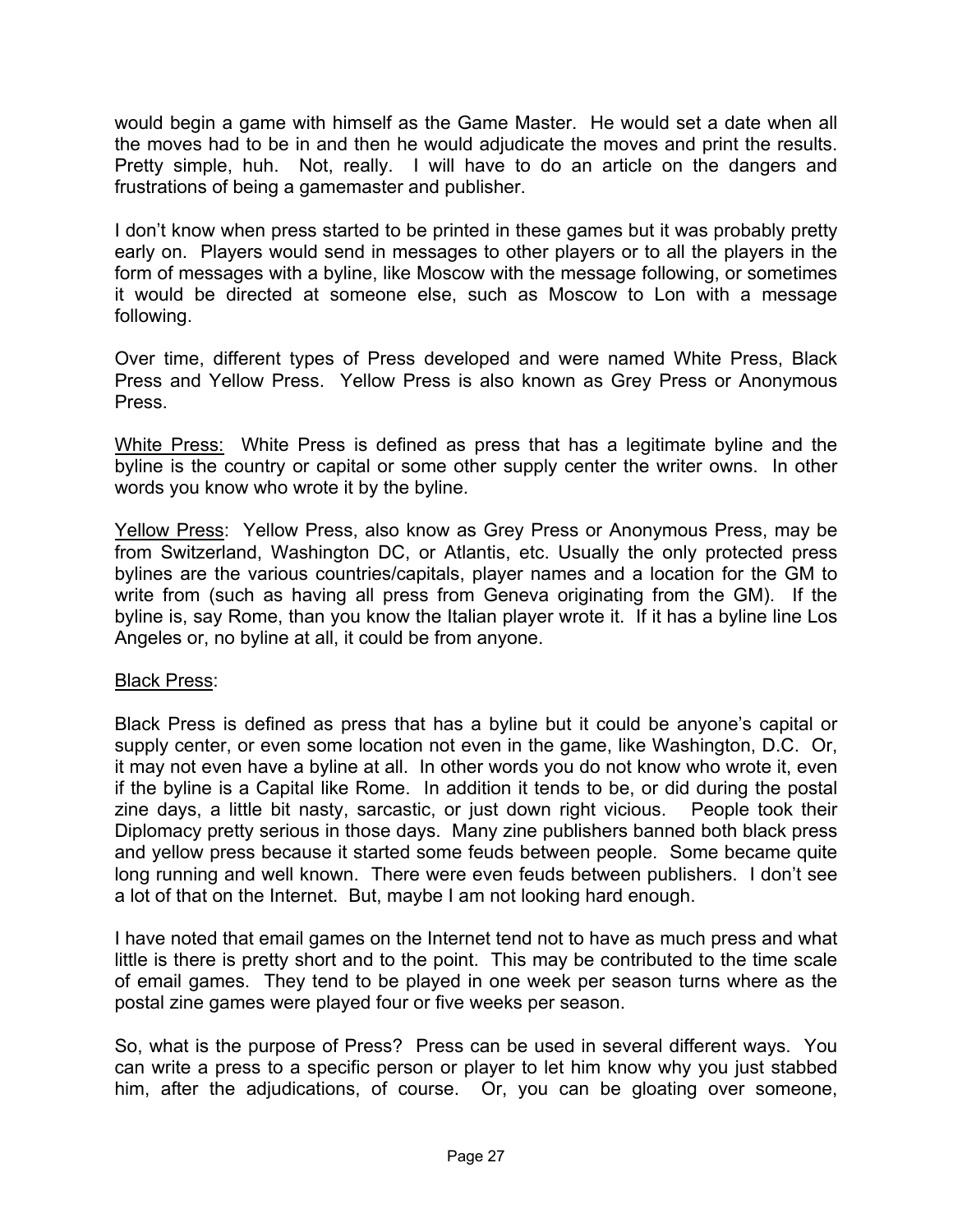apologizing for taking him out, congratulating someone on such a great move. Even codes are passed back and forth in these presses just to see if the others catch on. This may have been done, also, just to save some stamps. This is not a concern in email games.

Another use is to issue a broadcast to all players about some information you want them to know. Or, maybe you have a story to tell. I read some great stories in these pubs that sort of followed the play of the game.

Black or Yellow press can be used to just call someone an idiot or to bestow some other endearing title upon him. It is also used to send press to a member of an alliance with the byline of his ally attacking him for some imaginary offense in an attempt to break up the alliance. Is that fair, someone is saying. Yeah, it is, you are supposed to pay attention.

However, in email games it does not seem to be much of a factor because, as I said before, most email games are blessed with very little press if any at all. Aside from the short time span of the moves you do not have to pay postage to send a message to other players. So, much more email goes back and forth, even in a week.

#### Judge Press:

Now comes the automated age. Now, I have nothing against automation. I use Diplo to adjudicate games myself. It is easier than setting up a board and adjudicating the moves manually. A Judge program automates the play of a game of Diplomacy, which is fine but most of these programs force you to communicate with the other players through the Judge. You cannot sent an email to another player and frequently you do not even know who they are. In a game with a human Gamemaster, you have the names and emails of the other players. Or, at least their emails. So, you can communicate directly. Not with a judge. You must send messages you want sent to other players to the Judge who will then send them out to the appropriate player. You usually don't know who the other players are. This is called press in a Judge game.

I guess I am just old fashioned but I find Judge games not as much fun. They are kind of like gunboat diplomacy except not as fast. You can talk to each other, but it is a pain. I actually signed up for a Judge game one time and I was making an alliance with one of the other players and I suggested we exchange emails so we could communicate directly thinking it would be easier and faster. Oh my God, you would have thought I had suggested the crime of the century. The person was highly insulted that I would ask for his email address and reported me to the Gamemaster, or whatever they call the guy who runs the Judge. He sent me a nasty gram and said that exchanging emails was not allowed and that I should not do that anymore. I quit the game.

Over the years I have made some very good and long lasting friends playing Diplomacy, as well as other war games, even if long distance. How, I wonder can you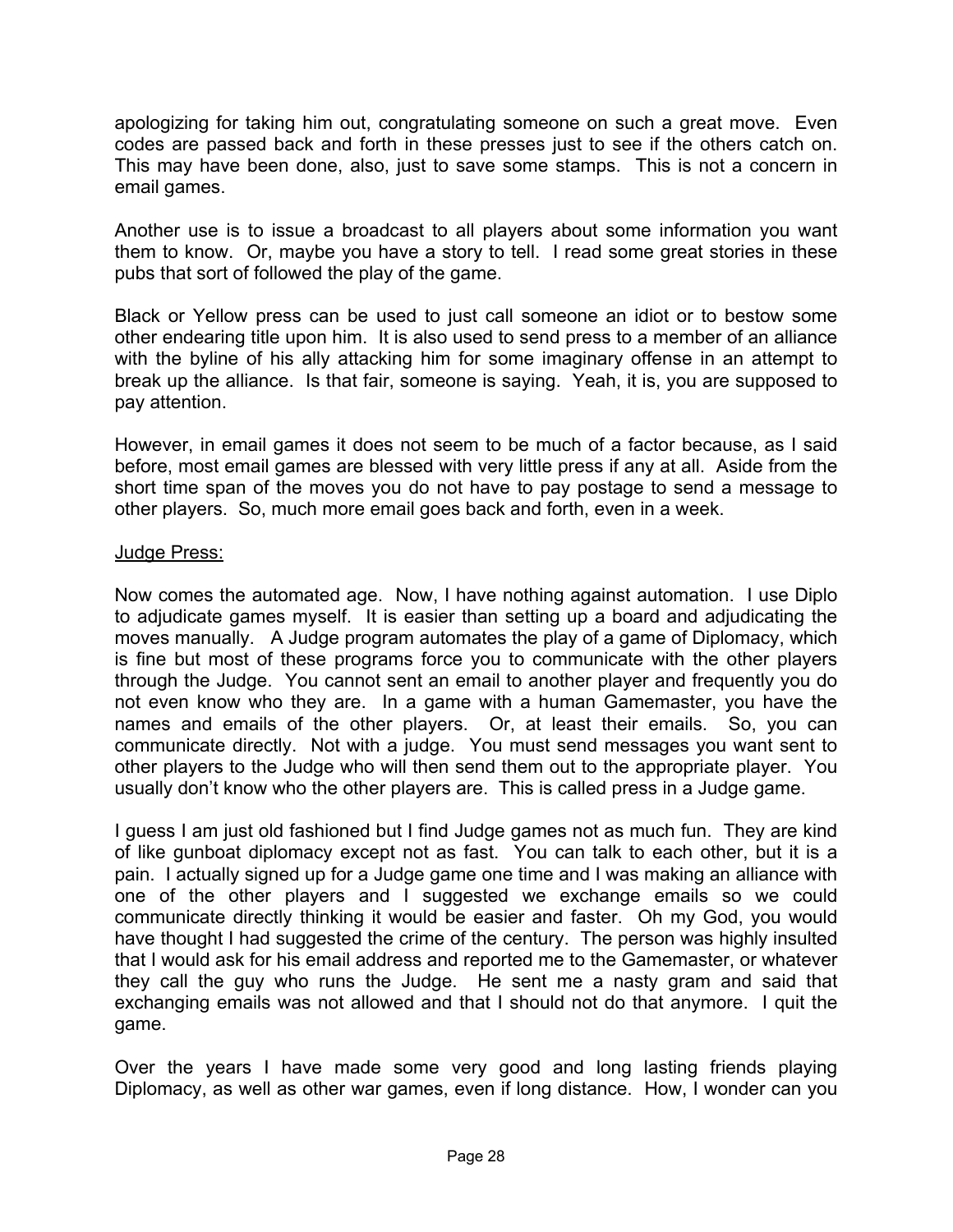make friends with someone if you don't know who they are. I also enjoy FTF games even though I have a hard time playing in them because I can not see too well and I can not drive and it is tough to try to get to someone's house when you don't have the transportation.

Anyway, I am going to start writing press again just for the fun of it, why don't you do the same.

# **Face-to-Face Game Report**

**Providence Game - April 17 2004 Organizer - Gregg Harry**

### **Dramatis Personae:**

Austria: Bob Holt England: Gregg Harry France: Ryan Turcotte Germany: Carl Ellis Italy: Mark Staloff Russia: Dave Maletsky Turkey: Brian Shelden

### **Reporter - Brian Shelden (Turkey)**

Ryan, our newbie, was given France, and the rest of the draw was random. I liked the draw. All my neighbors are players who speak my language. Cool.

I started off by saying to Dave 'let's Juggernaut!' This line to Dave had gotten me into one of my first tournament draws; so I thought I'd try it again.

Dave, however, was trying to be sneaky. At least trying to have it both ways. He tells me he wants to sell A on a DMZ with Galicia while offering me a DMZ in the Black? Weird. Although I believed he was sincere about putting the fleet in Rum; I also believed he was sincere about having Warsaw hold. Methinks a Fleet in Rum plus Galicia vacant (or worse, Austrian) isn't a great offense against Austria. I immediately smelled an R/A, and I hadn't talked to Austria yet.

Bob accepted my request for Rumania, and I believed him too. He planned to break the offered DMZ immediately. Interesting.

Mark was non-commital. I told him that Dave's diplomacy was consistent with an R/A, and he didn't seem to care. Oh, oh.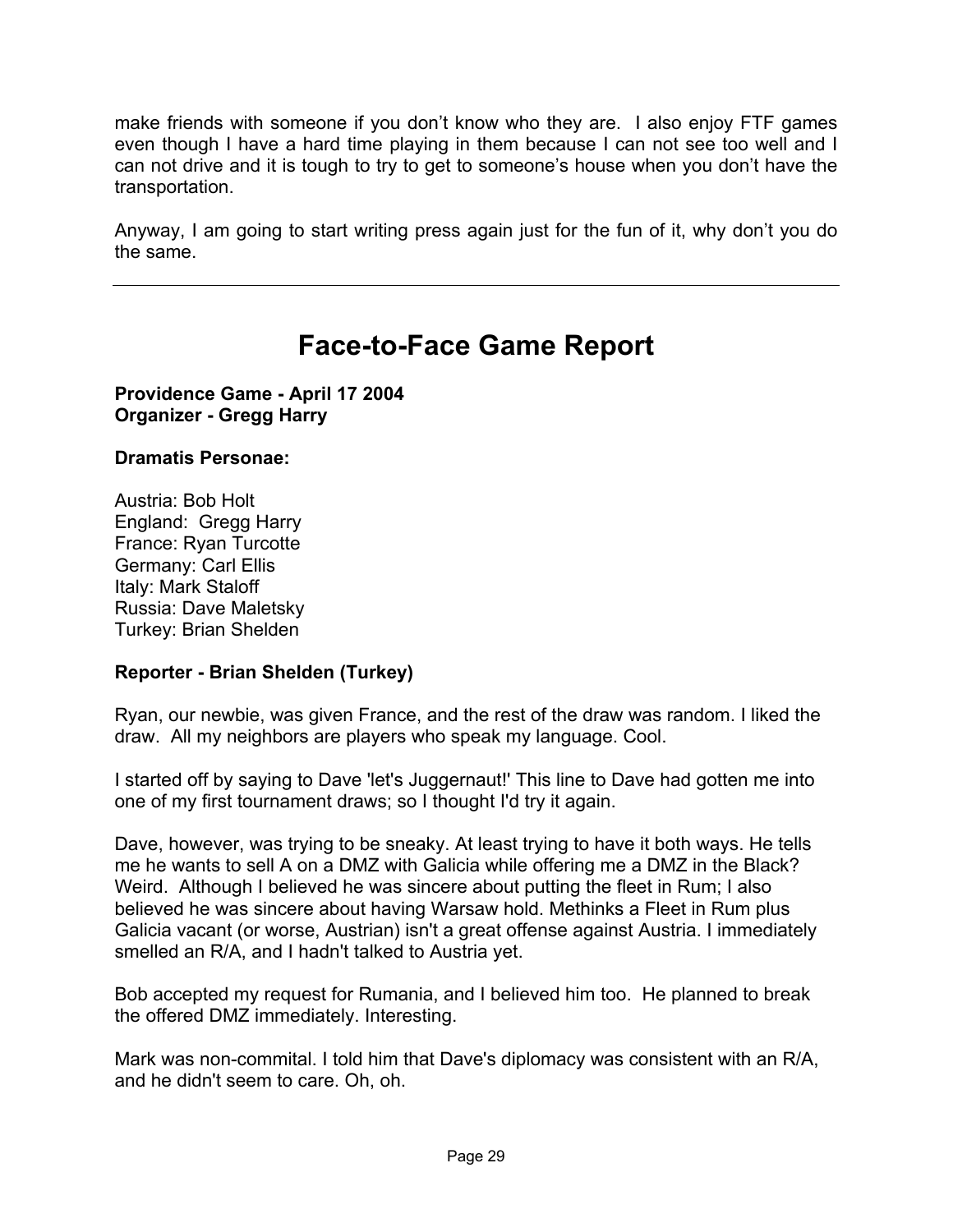So, here's my theory: I thinks A/I. R thinks R/A. I don't know exactly what A's thinking, but it certainly can't be A/T. Yet, I didn't really think I was going to get jumped. Interesting.

Dave's the guy who is acting weird, so I decide to not trust him. I open to the Black Sea and Con. Yet Dave was completely honest: War H, Sev - Rum. Vie - Gal goes. Well, I think the A/T diplomacy will hold, although I'm disappointed because I like working with Dave. One problem: Italy opens to Tyr and Venice.

Dave doesn't take my "just kidding" response to my being in the Black very well. "I'm not even going to think about Austria until you get out of the Black Sea." The fact that he's saying he's going to \*support\* Austria while he has two on Bulgaria does not come up. Plus, he seems to be more worried about Sevastopol, which frankly hadn't even crossed my mind, then about Rumania, which had. Even when I told him that. Bob, clearly, no matter what his intentions, is too busy to support me into Rumania at this point. Italy? Too many guesses on each other's part. But clearly not unfriendly.

At the last moment, Bob & I talk. He says he's going to support Rumania to hold with Galicia. I tell him if he's going to leave Vienna hanging in the wind, he should support me into Rum like he promised. He thinks about it and says "ok." I believe him. Of course, this means I can get Greece, because he's covering Trieste consequently, so I order that instead of forcing Rumania, which I figure Dave will just support anyway.

Bob forces Greece. Mark forces Trieste. Dave covers Sev (so I could have taken Rum!).

And then: I always say I'm good for one misorder a game, and here it was: build F Con, which is occupied. Whoops!

So now I can patch it up with Dave. (Damn!) I agree to work with Italy to kill Austria, and we're doing ok. (Except that Mark with his 5-3 head start is getting the better of it, but that's my fault, eh?)

Then, just when I get into Serbia, A/I switch and try and stab me. (I think it was Dave's suggestion, as he was pushing the pieces in those directions with the two of them until I arrived at the board...) But Bob forgets a support, and I build two; one for Serbia and one that I was playing short. So, while Mark got into the Aegean, he can't hold it, and I can push him back.

I am not paying much attention to the West, as E/F have pretty offensive positions against each other (English F Wales, F Eng or something, vs. French F MAO, F Brest), but both just order holds, so I don't really know what's going on.

I do see that the French fleet presence is basically nil, so I am drooling over the chance to get through Italy and make a play for Iberia, if Dave will give me the time...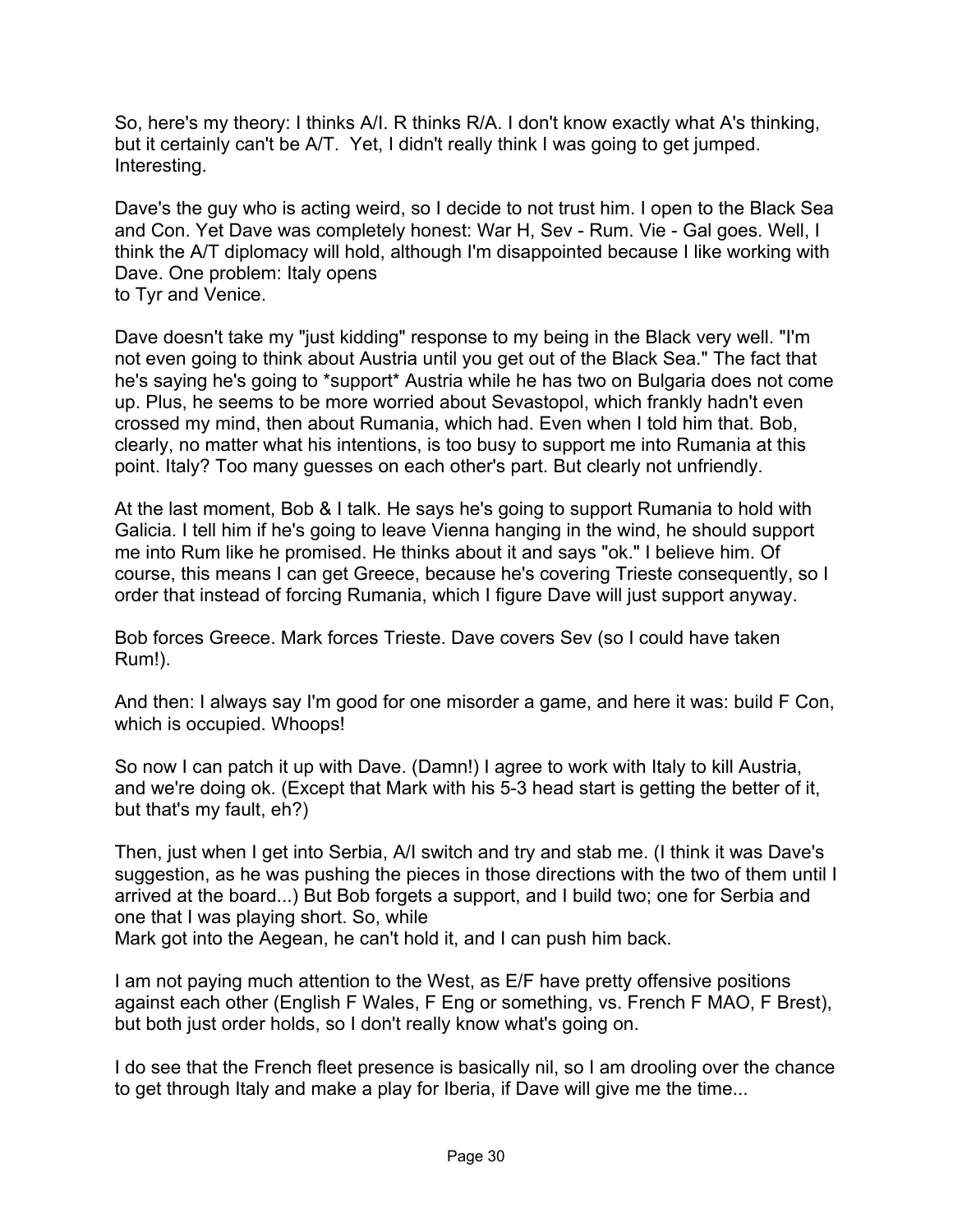And then, for some reason, Dave stabs me for Bulgaria (while I get a retreat to Rum behind him); and at the same time Carl comes storming into Boh and Tyr! Why, I don't know, but, it keeps Dave honest, and from pressing the pretty bad position he's got there anyway... Fortunately, France moved into Germany at the same time, so it was not exactly a power move on Carl's part.

I had just enough units to keep Italy at bay (I was feeling guilty that I didn't diplom with Mark that much...but at least at this point we were just at war...I would have just lied to him...), and to destroy that pesky Army in Bulgaria...

So, I think the position is like this: Carl's in Vienna and Galicia. Bob is in like Serbia and Budapest. I/T are at war around the Ionian. E/F are rolling if Dave doesn't consolidate his lines (I think his dots are home + Kiel)

Carl wants me to put him into Sevastopol. I don't know why he would want that, and I need Dave alive anyway. So I tell Carl no. So, instead he takes Rumania from me. :-/ Hmm.

So, the midgame is taken up on ways to get rid of the A/G units chilling in Austria. Bob is willing to be pushed forward, and I attempt to do so, but Mark has some good defense, and his units slowly dwindle. Carl was more pesky, but he kept having retreats away from me into Mark's dots, so it was an unintentional Janisary. So that was good.

At his point, I could see the I/T war winding down, and perhaps we could turn me towards R and he towards F, who was wide open (and E had finally started to attack him.) However, like Dave said, the

time was winding down, and we needed to eliminate people to make for a smaller draw. So, here I lied to Mark nearly every turn.

I would look at the board, and make what seemed like a reasonable way for us to become disentangled, and then Dave would whisper "time limit" in my ear, and I would change everything.

:-/. So, Mark: I'm sorry. I wish we had more time; it definitely would have ended differently.

At that point, Dave saw that there was only 1 game year left and stabbed the crap out of me, but fortunately I \*did\* listen to him about the time limit; and was still growing at Mark's expense. When the draw was called, I ended on 10, with a fleet in the West Med. I was about to have trouble at home, though, with Dave's shiny new fleet Sev!

Anyway, thanks for fitting me in at the last moment. I enjoyed the trip, the game, and the fine RI cycling roads around Greenwich!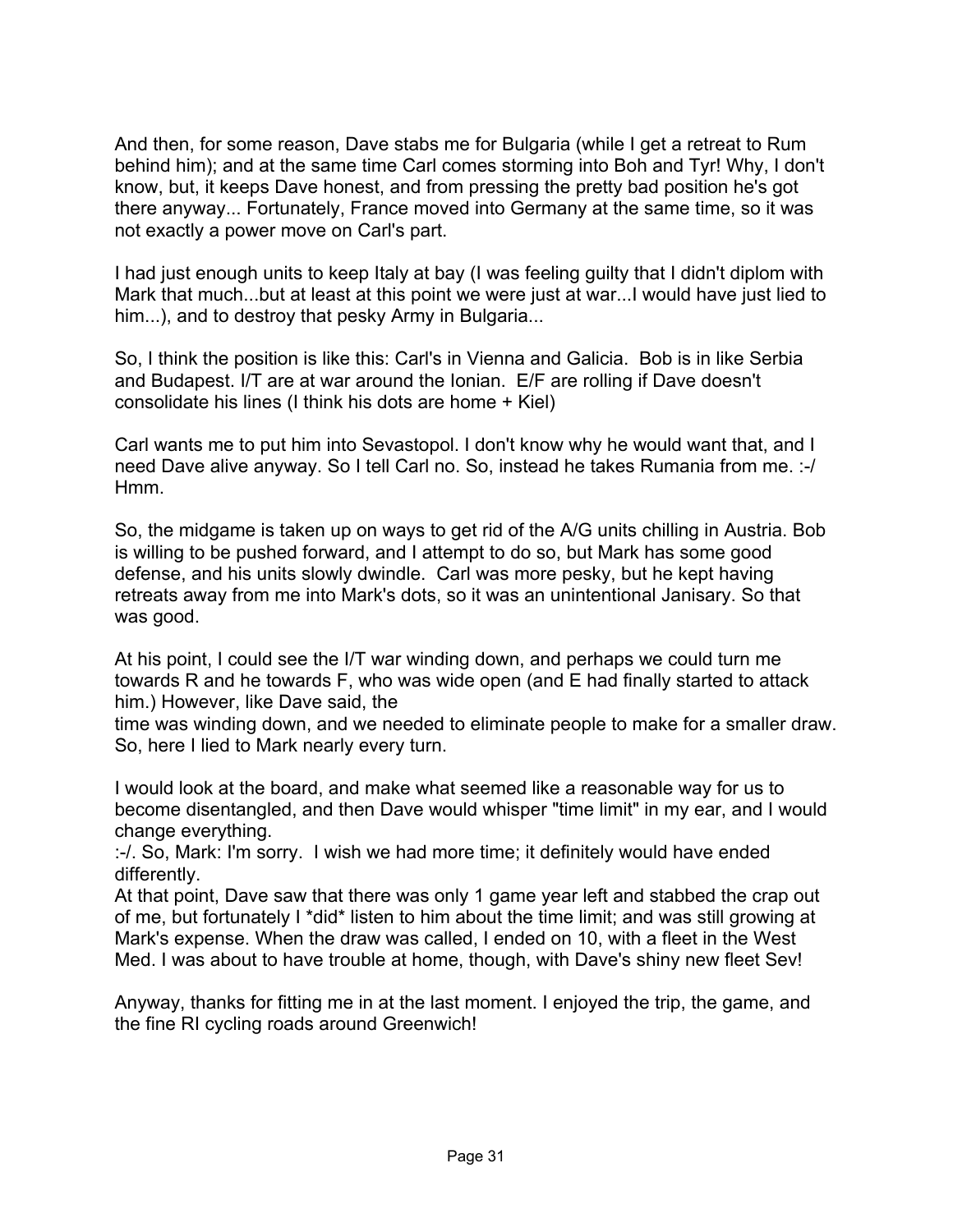| Player               | <b>Results</b>   | <b>NADF</b> masterpoints |          |
|----------------------|------------------|--------------------------|----------|
|                      |                  | (before)                 | (after)  |
| <b>Brian Shelden</b> | D <sub>1</sub> t | 6440(7                   | 6679(7   |
| David Maletsky       | D1r              | 4976(14)                 | 5214(13) |
| <b>Ryan Turcotte</b> | D <sub>1f</sub>  | $00( -$                  | 237(280) |
| <b>Gregg Harry</b>   | D <sub>1e</sub>  | 1502(65)                 | 1739(55) |
| <b>Mark Staloff</b>  | L <sub>1</sub> i | 1268(85)                 | 1294(82) |
| <b>Bob Holt</b>      | L <sub>1</sub> a | 1257(88)                 | 1280(85) |
| <b>Carl Ellis</b>    | L1g              | 962(113)                 | 984(111) |

### **Dave Maletsky (Russia)**

It was a good time, and I was glad to get to see friends I haven't seen in awhile & meet the new player Ryan (who ended up dominating the board in the middle game)... and hanging out for a little while after the game ended was a lot of fun. But the game itself, while fun, was kind of an abortion, due to time constraints. For one example, I don't see Mark getting screwed over by Brian on the final couple of turns we played if there wasn't a mad rush to downsize the draw as the 6pm deadline approached. For another, the position the game ended in was essentially a three-way draw, whereas without the looming time pressure, it was a lot more open-ended, & had a ton of play left in it.

The experience galvanized my understanding of my own preferences regarding gameplay, and how I value the various costs & benefits of putting together a house game, or tournament scoring system, against one another. I think the reason I never really minded the artificial endgame results the Denver system produced as much as other players seemed to, is that to me, the most bad / artificial / unfun factor that can be imposed on Diplomacy is a prohibitively short time limit. So for Massacre (which you can put me on the list for), the only potential change from last year that I would voice an opinion on would be to err more on the side of having it be a sleep-deprived stamina contest, and less on the side of finishing rounds by a certain time.

### **Jim-Bob Burgess**

I was here for a while visiting in and gave Ryan Turcotte some pointers and listened in on some of his diplomatic conversations, to give him some feedback. He was a very quick study and VERY quickly moved beyond my simple advice to some pretty good advanced strategizing. Great start for his first game, and always good to see new blood learning!

### **New Diplomacy Award Announced**

Subj: West Coast Swaggle Standings From: Mike Hall

Here are the standings of the West Coast "Swaggle". This Award is Won by a person